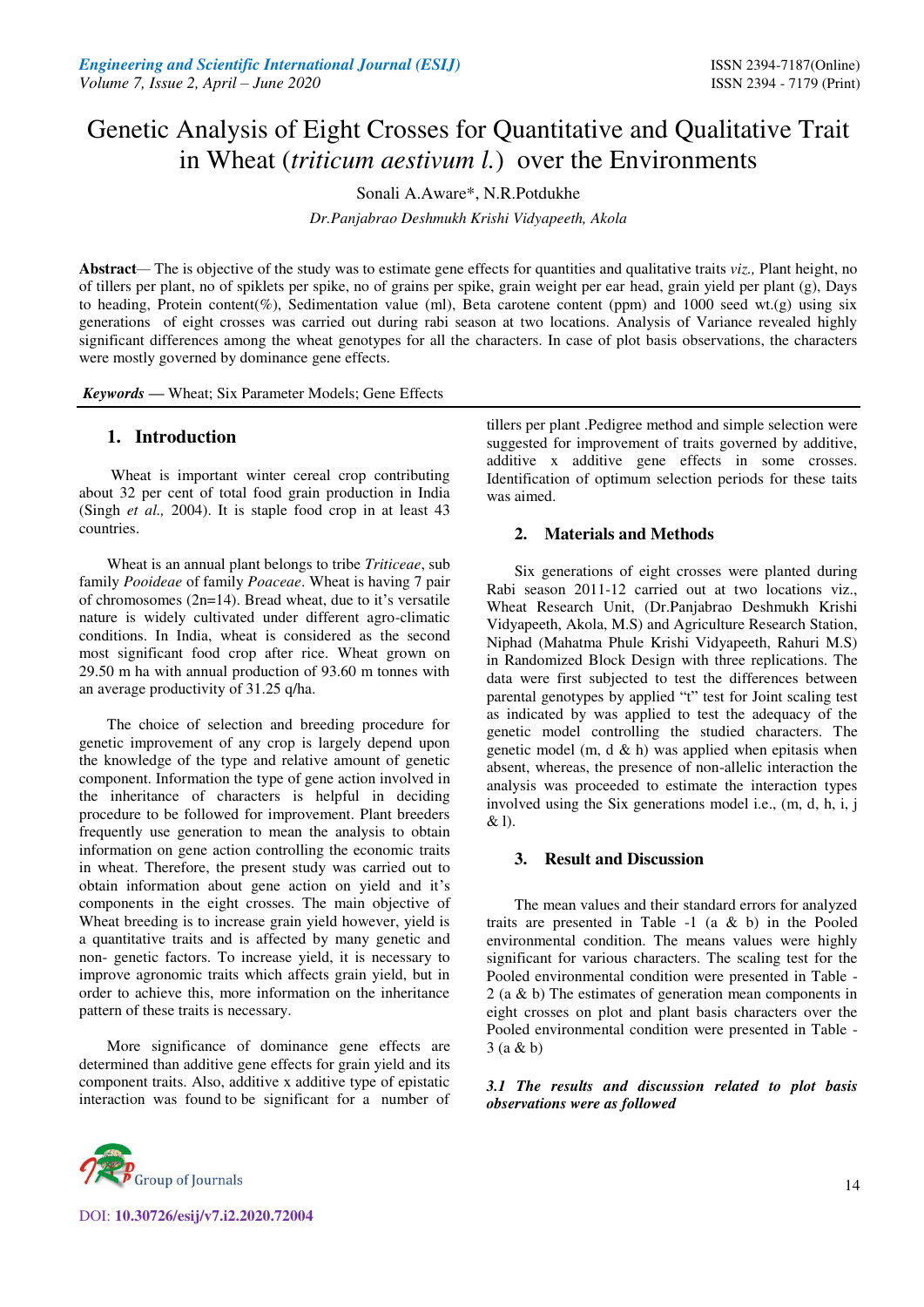#### *3.1.1 Days to Heading*

Scaling tests were found to be non-significant for all cross, thereby indicating that the absence of non-allelic interaction in the expression of days to heading character. Data on components of generation mean revealed that significant dominant gene effects for days to heading in cross-HI-1418 x LOK-54 only, while rest of crosses showed only mean significant. Muhammad Aslam Chowdhary (2006) indicated that additive, dominance and epistatic genetic effects seemed to have played role in the inheritance of this character Ahmad *et.al* (2007) dominant x dominant (l) epistasis were more important than additive x additive (i) epistasis. The degree of dominance in most of the traits indicated the predominance of dominant gene effects.

# *3.1.2 1000 Seed Weight (g)*

Significance of scaling test for 1000 seed weight in Cross-VI, AKAW-2978-12 x PHS-0722 indicated the inadequacy of additive-dominance model and character in those crosses was under the control of epistatic type of interactions. While rest of the crosses showed nonsignificance of scaling test indicated the adequacy of additive-dominance model.The dominance x dominance (l) was significant only in Cross-VI (AKAW-2978-12 x PHS-0722). The nature of epistasis is duplicate type. The epistasis was found insignificant for the rest of crosses. The dominance (h) gene effect is significant for cross-IV (AKAW-3997 x NIAW-35) and Cross-VI (AKAW-297-12 x PHS-0722). However, both additive (d) and dominance (h) component were found significant in Cross-III (HI-1418 x Lok-54), Cross-V (DL-788-2 x AKAW-3722) and Cross-VIII (GW-496 x AKAW-4651). Naeem Akhtar and Muhammad Aslam Chowdhary (2006) indicated that additive, dominance and epistatic genetic effects seemed to have played role in the inheritance of this character.

# *3.1.3 Protein content (%)*

For protein content in Cross-III (HI-1418 x Lok-54) and Cross-V (DL-788-2 x AKAW-3722) result revealed that, the epistasis was found insignificant in both crosses, additive (d) is significant for Cross-III (HI-1418 x LOK-54) while dominance (h) is significant for cross-V (DL-788-2 x AKAW-3722).The interaction dominance x dominance (l) was larger than I and j interactions, while, among main effects, the dominance component (h) is greater than additive component (d). The nature of epistasis is duplicate type except for Cross-I (AKW-619 x DBW-31). The nature of epistasis is complementary type. Rahman *et al*. (2003) observed the partial dominance of the character of protein content. Kapoor and Luthra (1992) studied nature of gene effects governing inheritance of quality traits and reported that presence of non-additive gene



effects for all quality traits viz. protein content, gluten content, sedimentation value, tryptophan content, methionine and lysine content. they suggested that selection within a single segregating population would be powerless to utilize such a variation. Therefore crosses between genetically diverse parents should be attempted and selection should be followed for few generations. Duplicate type of epistasis was indicted by all the quality traits. They indicated the nature and magnitude of gene effects may vary for same quality character with different crosses.

Zahid Akram et. al. (2007) reported additive genetic effects with partial dominance and suggested that selection could be practical in early segregating generations for improvement in these traits.

#### *3.1.4 Sedimentation Value (ml)*

Cross-V (DL-788-2 x AKAW-3722), Cross-VI (AKAW--2978-12 x PHS-0722) and Cross-VIII (GW-496 x AKAW-4651) in which the epistasis was found insignificant. In Cross-V (DL-788-2 x AKAW-3722 and Cross-VIII (GW-496 x AKAW-4651), the additive (d) and dominance (h) both component were significant while in case of Cross-VI (AKAW-2978-12 x PHS-0722), the additive (d) component was found significant. In case of Cross-I, AKW-619 x DBW-31 Cross-II, AKAW-3997 x AKAW-3722, Cross-IV, AKAW-3997 x NIAW-34 and Cross-III,HI-1418 x Lok-54 reported the presence of additive x dominance type of non-allelic interaction in the expression of sedimentation value. While, scale B and D were found significant in Cross-II, AKAW-3997 x AKAW-3722 and Cross VII,GW-496 x NIAW-301 which indicated the presence of additive x dominance and additive x additive type of non-allelic interaction for sedimentation value Among the interactions, the dominance x dominance interaction (l) was larger than i and j both component. Hence, the dominance (h) was greater than the additive (d) component. The nature of epistasis is duplicate type. Kapoor and Luthra (1992) reported that presence of non additive gene effects for the trait like sedimentation value. Bebyakin and Korobova (1989), Bebyakin and Starichkova, (1992) reported the additive and non additive gene effects predominantly control the sedimentation value. Dhaliwal *et al.* (1994) reported parent cultivars differed by partially dominant gene for low SDS sedimentation value.

Dhillon *et. al.* (2003) studied on six generations of four wheat crosses for grain yield per plant, grains per spike, 1000-grain weight, Protein content  $(\%)$ ,  $\beta$ -carotene, semolina recovery  $(\%)$ , yellow berry  $(\%)$  and sedimentation values. They observed that grain yield per plant showed moderate to high positive association with  $\beta$ -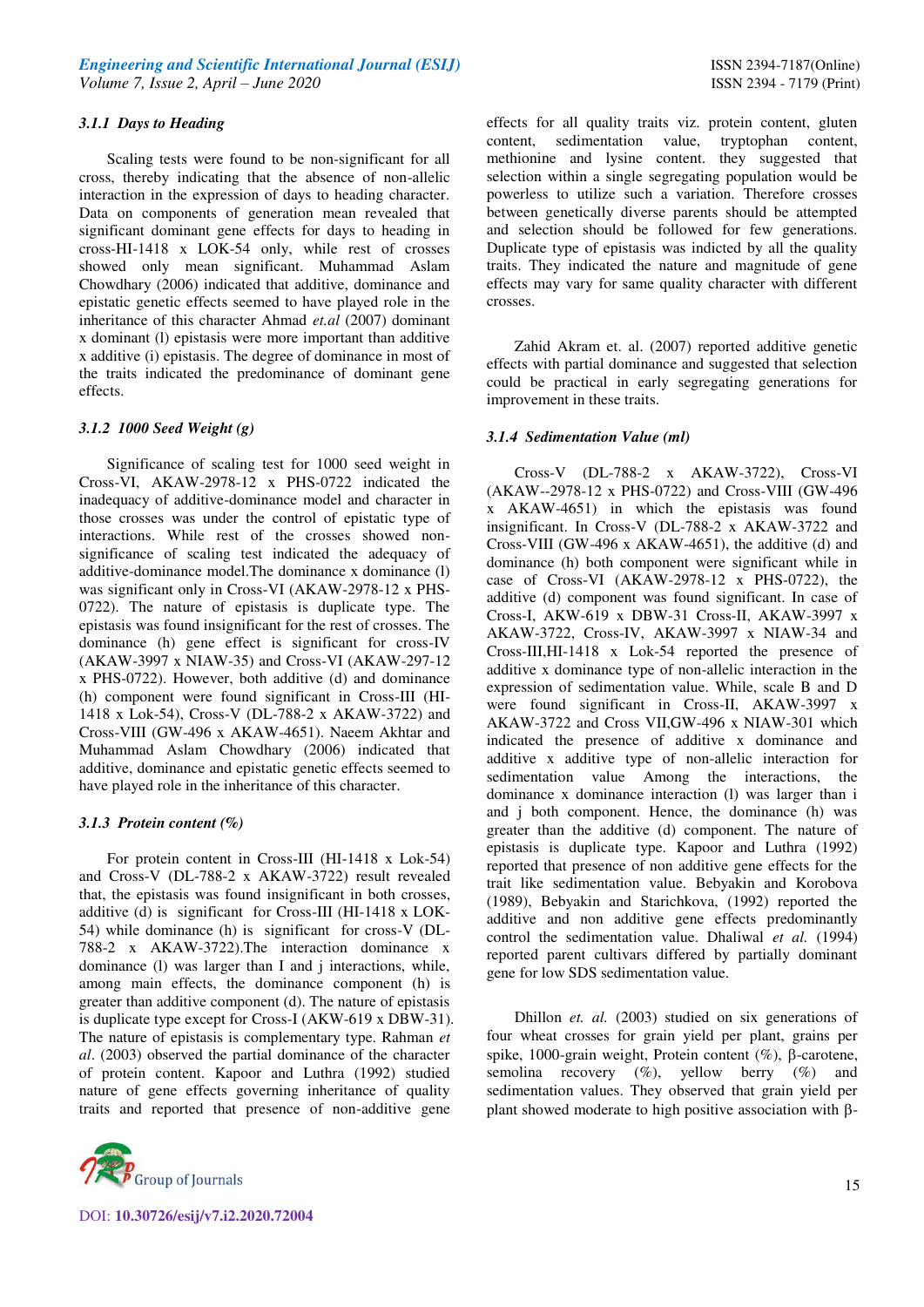# *Engineering and Scientific International Journal (ESIJ)* **ISSN 2394-7187(Online) ISSN 2394-7187(Online)** *Volume 7, Issue 2, April – June 2020* ISSN 2394 - 7179 (Print)

carotene, but significant negative association with protein content indicated difficulty in simultaneous improvement in there traits. Grain per spike exhibited high magnitude of positive association with yellow berry, semolina recovery,  $\beta$  - carotene and sedimentation value, but negative with protein content. 1000-grain weight exhibited significant magnitude of negative correlation with yellow berry,  $\beta$  carotene and protein content, but positive association with sedimentation value in all the crosses. For a more efficient approach towards improvement of grain quality along with yield and selection should be exercised based on quality component. Therefore study suggests that selection in durum wheat should be based on protein content sedimentation value and  $\beta$  - carotene along with yield per plant.

#### *3.1.5 β-carotene Content (ppm)*

Scaling test were found to be non-significant in Cross-III, HI-1418 x LOK-54, Cross-V, DL-788-2 x AKAW-3722, Cross-VI, AKAW-2978-12 x PHS-0722 and Cross-VIII, GW-496 x AKAW-4651, thereby indicating the absence of non-allelic interaction in the expression of βcarotene content. There is presence of dominance x dominance type of non-allelic interaction in Cross-II, AKAW-3997 x AKAW-3722.

Data presented on components of generation mean are, the interactions the dominance x dominance interactions was larger than I and j component. Except in Cross-II (AKAW-3997 x AKAW-3722), the additive x additive component (i) was larger than j and l component. The h and l was opposite direction, the nature of epistasis is duplicate type.

According to Meenakshi *et al*. (2005) β-carotene content is higher when a variety is grown in rainfed condition and it decreases when grown under irrigated condition and this is true in case of most of the varieties.

Zahid Akram *et al.* (2007) studied on eight wheat varieties selected on the basis of phenotypic diversity, to investigate the nature of gene action determining the inheritance pattern of protein, lysine, gluten and flour yield. In order to ascertain the gene action concerned in the inheritance of characters, the techniques such as analysis of variance of Hayman model and genetic component analysis were employed. Protein contents and flour yield being controlled by additive genetic effects with partial dominance suggested that selection could be practical in early segregating generations for improvement in these traits. Verma *et al.* (2009) reported by relative association between β- carotene and test weight in durum wheat.

*3.2 The results and discussion related to plot basis observations were as followed* 

#### *3.2.1 Plant Height (cm)*

All scaling test were found to be significant in Cross-III, HI-1418 x LOK-54 and Cross-VII, GW-496 x NIAW-301 which indicate the presence of non-allelic interaction in the expression of plant height, Scale A, C and D were found significant in Cross-I, AKW-619 x DBW-31, which indicated the presence of non-allelic interaction, Scale A and D were found significant in Cross-II, AKAW-3997 x AKAW-3722, which indicated the presence additive x dominance and dominance x dominance type of non-allelic interaction in the expression of plant height. In case of Cross-IV, AKAW-3997 x NIAW-34, Scale C and D were found significant which indicated the presence of dominance x dominance and additive x additive type of non-allelic interaction. Scale B, C and D were found significant in Cross-V, DL-788-2 x AKAW-3722, for plant height. While, Scale A, B and D were found significant in Cross-VI, AKAW-2978-12 x PHS-6722. However, Scale A, B and C were found significant in Cross-VIII, GW-496 x AKAW-4651 in the expression of plant height.

The interaction components put together use larger than the combined main effects. Among the interactions, the dominance x dominance (l) was larger than I and j interaction effects, while among main effects, dominance (h) is greater than the additive component. The h and l are in opposite direction for four crosses Cross-II (AKAW-3997 x AKAW-3722), Cross-III (HI-1418 x Lok-54), Cross-VII (GW-496 x NIAW-301) and Cross-VIII (GW-496 x AKAW-4651), Hence, the nature of interaction is duplicate type, while h and l are in same direction for four crosses, Cross-I (AKW-619 x DBW-31), Cross-IV (AKAW-3997 x NIAW-34), Cross-V (DL-788-2 x AKAW-3722) and Cross-VI (AKAW-2978-12 x PHS-0722), hence the nature of interaction is complementary type.

Ahmad *et al.* (2007) are opined that dominant effect was the most contributor factor to inheritance of majority of traits in spring wheat, while Rahman *et al.* (2003) reported importance of partial dominance for plant height character.

The epistasis is insignificant for the Cross-VIII GW-496 x AKAW-4651). The dominance (h) is greater and significant than the additive component (d) for plant height trait. Muhammad Saleem (2005) also reported similar findings for the character plant height.

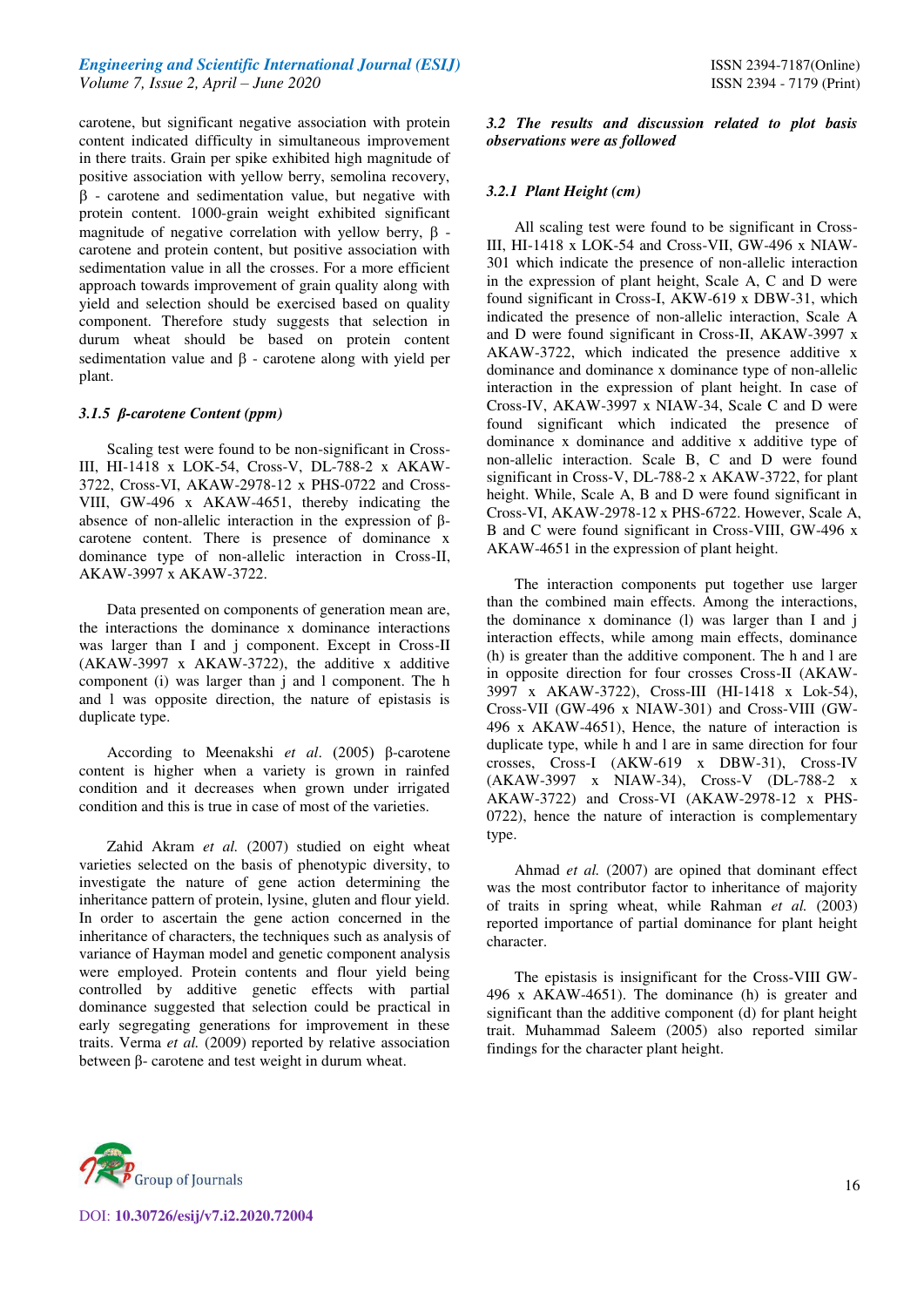#### *3.2.2 Number of Tillers per Plant*

The dominance x dominance (1) was larger than I and j interaction effect. Except for Cross-IV (AKAW-3997 x NIAW-34), the additive x additive (i) was larger than j and l interaction effect. The nature interaction is duplicate type Cross-I (AKW-619 x DBW-31) and Cross-VII GW-496 x NIAW-301) while the rest of crosses the nature of interaction is complimentary type. The epistasis is insignificant for Cross-II (AKAW-3997 x AKAW-3722) and Cross-VIII (GW-496 x AKAW-4651) the dominance (h) is greater and significant than additive (d) component for number of tillers per plant. Neem Akhatar and Chowdhary (2006) showed (i), (j) and (l) type of epistatic effects together which indicated complex inheritance for this trait. Ojaghi and Akhundova (2010) reported duplicate epistasis for number of tillers per plant.

#### *3.2.3 Number of Spikeletes per Spike*

For number of spikeletes per spike, the interaction dominance x dominance (l) was larger than i and j interaction effects, while among interactions dominance x dominance (l) was larger than I and j interactions, while among main effects, dominance (h) is greater than the additive (d) component. The nature of epistasis is duplicate type for number of spikeletes per spike except for Cross-IV, AKAW-3997- x NIAW-34 in which the nature of epistasis is complementary type. Ojaghi and Akhundova (2010) reported duplicate epistasis for number of spikletes per spike.

### *3.2.4 Number of Grains per Spike*

 The result observed that the interaction dominance x dominance (l) was larger than I and j interaction effects except in Cross-V (DL-788-2 x AKAW-3722), hence the additive x additive component (i) was larger and significant than j and l interaction effects. The nature of espistatis for all crosses under study for number of grains per earhead is duplicate type. Neem Akhatar and Chowdhary (2006) showed dominance and dominance x dominance type of epistasis for number of grains per spike trait.

#### *3.2.5 Grain Weight per Earhead (g)*

The interactions dominance x dominance interaction (l) was larger than I and j interaction except in Cross-I (AKW-619 x DBW-31) and Cross-IV (AKAW-3997 x NIAW-34).

The dominance x dominance interaction (I) was larger than I and j interaction. The nature of epistasis is duplicate type except for Cross-IV (AKAW-3997 x NIAW-34) and Cross-V (DL-788-2 x AKAW-3722) the nature of epistasis is complimentary type.

Fatchi *et al.* (2004) observed higher value of additive gene effect comparing with dominant gene effect for this trait. Chowdhry *et al.* (2001) noted yield per plant was governed by over dominance type of gene action. Inamullah *et al.* (2006) noted significance of dominant component for this trait. Naeem Akhtar and Muhammad Aslam Chawdhary,(2006). Ahmad *et al.* (2007); showed presence of epistasis additive x dominance, dominance x dominance was important implication of breeding programme for stander hybridization and selection procedure. and useful for developing hybrid and also reported that epistasis was important for the expression of grain weight per ear and selection in later segregating generations would be more effective for improvement. Muhammad Munir *et al.* (2009) reported that grain weight per spike controlled by additive genes.

#### *3.2.6 Grain yield per Plant (g)*

For grain yield per plant result observed that the epistasis is found insignificant for Cross-V (DL-788-2 x AKAW-3722) and Cross-VIII (GW-496 x AKAW-4651) in both crosses dominance (h) is greater and significant than the additive component (d). The dominance x dominance interaction (l) was larger than I and j interaction. Among the main effects, dominance (h) is greater than additive component (d). The nature of epistasis is duplicate type. Fatchi *et al.* (2004) observed higher value of additive gene effect comparing with dominant gene effect for this trait. Chowdhry *et al.* (2001) noted yield per plant was governed by over dominance type of gene action. Inamullah *et al.* (2006) noted significance of dominant component for this trait. Shekhawat et.al.(2001) reported the dominance, dominance x dominance type o gene effect with higher magnitude and duplicate type of epistasis .Chowdhry *et al.* (2001) noted yield per plant was governed by over dominance type of gene action. Fatchi *et al.* (2004) also observed higher value of additive gene effect as compared with dominant gene effect for this trait. Inamullah *et al.* (2006) noted significance of dominant component for this trait. Ojaghi and Akhundova (2010) reported duplicate epistasis for number of tillers per plant.

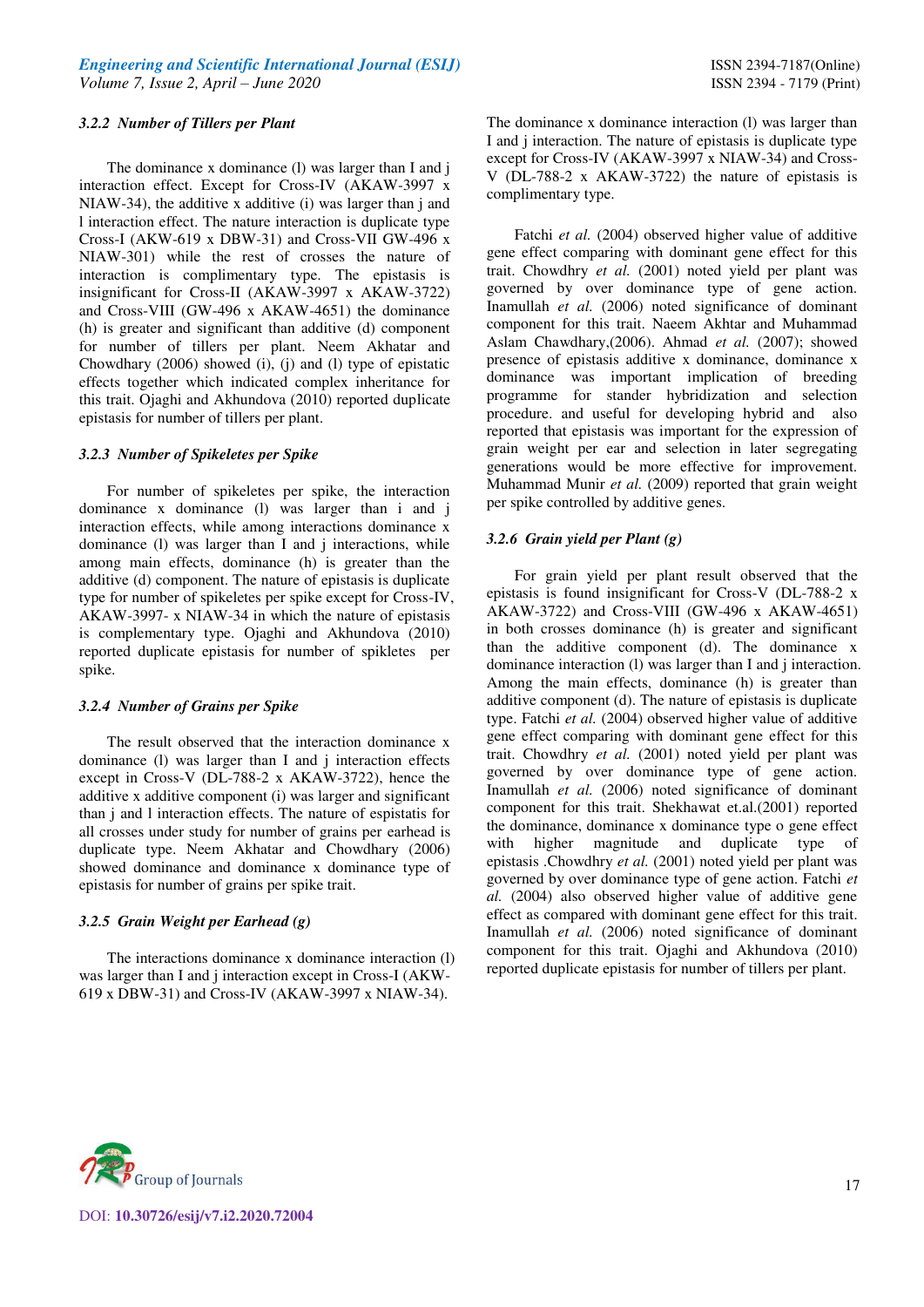| <b>Crosses</b>                                 |                                               |                  | <b>Characters</b>  |                                                    |                                  |                    |                               |  |  |  |
|------------------------------------------------|-----------------------------------------------|------------------|--------------------|----------------------------------------------------|----------------------------------|--------------------|-------------------------------|--|--|--|
|                                                |                                               |                  | Days to heading    | <b>1000 Seed</b><br>weight $(g)$                   | <b>Protein content</b><br>$(\%)$ |                    | <b>Beta</b> carotene<br>(ppm) |  |  |  |
|                                                | Pool Environment Cross - I (AKW-619 x DBW-31) |                  |                    |                                                    |                                  |                    |                               |  |  |  |
| $P_1$                                          | $54.33 \pm 2.29$                              |                  | $42.45 \pm 0.50$   |                                                    | $12.73 \pm 0.24$                 | $29.33 \pm 0.42$   | $3.39 \pm 0.18$               |  |  |  |
| P <sub>2</sub>                                 | $55.50 \pm 2.76$                              |                  | $43.48 \pm 0.56$   |                                                    | $11.88 \pm 0.22$                 | $30.33 \pm 0.61$   | $2.76 \pm 0.23$               |  |  |  |
| $F_1$                                          | $52.00 \pm 1.80$                              |                  | $41.64 \pm 1.74$   |                                                    | $14.13** \pm 0.43$               | $36.50* \pm 1.25$  | $4.79 \pm 0.28$               |  |  |  |
| F <sub>2</sub>                                 | $51.66 \pm 1.56$                              |                  | $41.68 \pm 1.74$   |                                                    | $12.65 \pm 0.38$                 | $32.33 \pm 1.20$   | $4.62 \pm 0.23$               |  |  |  |
| BC <sub>1</sub>                                | $54.33 \pm 1.66$                              |                  | $42.87 \pm 0.57$   |                                                    | $12.21 \pm 0.12$                 | $31.00 \pm 0.44$   | $4.08 \pm 0.37$               |  |  |  |
| BC <sub>2</sub>                                | $53.72 \pm 2.07$                              |                  | $42.80 \pm 1.06$   |                                                    | $12.18 \pm 0.29$                 | $29.33 \pm 0.66$   | $3.21 \pm 0.25$               |  |  |  |
|                                                |                                               |                  |                    | Pool Environment Cross -II (AKAW-3997 x AKAW-3722) |                                  |                    |                               |  |  |  |
| $P_1$                                          |                                               |                  | $57.00 \pm 2.42$   | $46.04 \pm 3.93$                                   | $11.35 \pm 0.26$                 | $36.33 \pm 1.76$   | $3.75 \pm 0.32$               |  |  |  |
| P <sub>2</sub>                                 |                                               |                  | $57.83* \pm 2.77$  | $45.60 \pm 1.81$                                   | $11.69 \pm 0.28$                 | $30.33 \pm 0.61$   | $3.30 \pm 0.27$               |  |  |  |
| $F_1$                                          |                                               |                  | $54.16 \pm 2.05$   | $47.01 \pm 3.91$                                   | $13.99** \pm 0.23$               | $30.00 \pm 1.26$   | $4.90 \pm 0.16$               |  |  |  |
| F <sub>2</sub>                                 |                                               |                  | $54.33 \pm 2.10$   | $48.24 \pm 3.20$                                   | $13.57** \pm 0.32$               | $28.16 \pm 1.04$   | $5.06 \pm 0.27$               |  |  |  |
| BC <sub>1</sub>                                |                                               |                  | $56.16 \pm 2.85$   | $46.91* \pm 2.81$                                  | $12.01 \pm 0.22$                 | $27.66 \pm 0.61$   | $4.60 \pm 0.28$               |  |  |  |
| BC <sub>2</sub><br>$56.00 \pm 3.44$            |                                               | $47.10 \pm 1.00$ | $12.68 \pm 0.31$   | $28.00 \pm 0.51$                                   | $4.63 \pm 0.82$                  |                    |                               |  |  |  |
| Pool Environment Cross -III (HI-1418 x LOK-54) |                                               |                  |                    |                                                    |                                  |                    |                               |  |  |  |
| $P_1$                                          |                                               |                  | $54.50 \pm 2.48$   | $40.80 \pm 0.59$                                   | $11.17 \pm 0.25$                 | $31.66 \pm 0.61$   | $4.13 \pm 0.26$               |  |  |  |
| P <sub>2</sub>                                 |                                               |                  | $55.66 \pm 2.40$   | $44.52 \pm 1.56$                                   | $11.99 \pm 0.03$                 | $31.33 \pm 0.66$   | $4.01\pm0.33$                 |  |  |  |
| $F_1$                                          |                                               |                  | $51.00 \pm 0.89$   | $51.12** \pm 3.45$                                 | $12.08 \pm 0.33$                 | $32.50 \pm 1.45$   | $5.88** \pm 0.17$             |  |  |  |
| F <sub>2</sub>                                 |                                               |                  | $53.16 \pm 1.90$   | $48.52 \pm 0.95$                                   | $11.64 \pm 0.37$                 | $30.66 \pm 0.84$   | $5.57* \pm 0.26$              |  |  |  |
| BC <sub>1</sub>                                |                                               |                  | $52.83 \pm 0.54$   | $49.60* \pm 1.32$                                  | $12.11 \pm 0.12$                 | $30.16 \pm 0.40$   | $4.88 \pm 0.34$               |  |  |  |
| BC <sub>2</sub>                                |                                               |                  | $54.00 \pm 0.85$   | $50.01* \pm 0.75$                                  | $11.79 \pm 0.27$                 | $30.00 \pm 0.44$   | $4.20 \pm 0.19$               |  |  |  |
|                                                |                                               |                  |                    | Pool Environment Cross - IV (AKAW-3997 x NIAW-34)  |                                  |                    |                               |  |  |  |
| $P_1$                                          |                                               |                  | $57.33 \pm 2.30$   | $37.50 \pm 0.23$                                   | $11.63 \pm 0.18$                 | $38.33** \pm 1.74$ | $4.07 \pm 0.31$               |  |  |  |
| P <sub>2</sub>                                 |                                               |                  | $59.16** \pm 1.42$ | $37.10 \pm 1.50$                                   | $11.54 \pm 0.36$                 | $38.66** \pm 0.98$ | $3.89 \pm 0.38$               |  |  |  |
| $F_1$                                          |                                               |                  | $55.16 \pm 2.35$   | $45.16 \pm 1.72$                                   | $13.51** \pm 0.11$               | $40.00** \pm 0.51$ | $4.93 \pm 0.10$               |  |  |  |
| F <sub>2</sub>                                 |                                               |                  | $55.50 \pm 2.63$   | $42.79 \pm 1.70$                                   | $12.89 \pm 0.22$                 | $37.50** \pm 0.88$ | $5.63* \pm 0.40$              |  |  |  |
| BC <sub>1</sub>                                |                                               |                  | $57.00 \pm 2.12$   | $41.48 \pm 1.86$                                   | $12.04 \pm 0.31$                 | $36.00 \pm 0.89$   | $4.56 \pm 0.56$               |  |  |  |
| BC <sub>2</sub>                                |                                               |                  | $57.00 \pm 1.86$   | $39.55\pm0.82$                                     | $12.11 \pm 0.13$                 | $34.66 \pm 0.98$   | $3.94 \pm 0.17$               |  |  |  |
|                                                |                                               |                  |                    | Pool Environment Cross -V (DL-788-2 x AKAW-3722)   |                                  |                    |                               |  |  |  |
| $P_1$                                          |                                               |                  | $54.50 \pm 1.92$   | $39.62 \pm 0.90$                                   | $11.65 \pm 0.17$                 | $29.66 \pm 0.33$   | $4.26 \pm 0.20$               |  |  |  |
| $P_2$                                          |                                               |                  | $53.66 \pm 1.96$   | $44.06 \pm 0.97$                                   | $11.80 \pm 0.13$                 | $35.50 \pm 1.78$   | $4.62 \pm 0.46$               |  |  |  |
| $F_1$                                          |                                               |                  | $51.50 \pm 0.56$   | $50.48** \pm 2.08$                                 | $12.55 \pm 0.38$                 | $35.16 \pm 0.60$   | $5.53* \pm 0.14$              |  |  |  |
| F <sub>2</sub>                                 |                                               |                  | $51.00 \pm 1.77$   | $48.11 \pm 1.98$                                   | $12.18 \pm 0.21$                 | $32.83 \pm 0.70$   | $5.39 \pm 0.30$               |  |  |  |
| BC <sub>1</sub>                                |                                               |                  | $52.50 \pm 0.56$   | $46.25 \pm 1.38$                                   | $11.87 \pm 0.22$                 | $33.66 \pm 1.40$   | $5.00 \pm 0.45$               |  |  |  |
| BC <sub>2</sub>                                |                                               |                  | $51.33 \pm 2.29$   | $48.01 \pm 3.07$                                   | $12.15 \pm 0.13$                 | $33.83 \pm 1.47$   | $4.66 \pm 0.24$               |  |  |  |

# **Table 1(a): Mean performance of five characters recorded on plot basis in Pool environmental conditions**

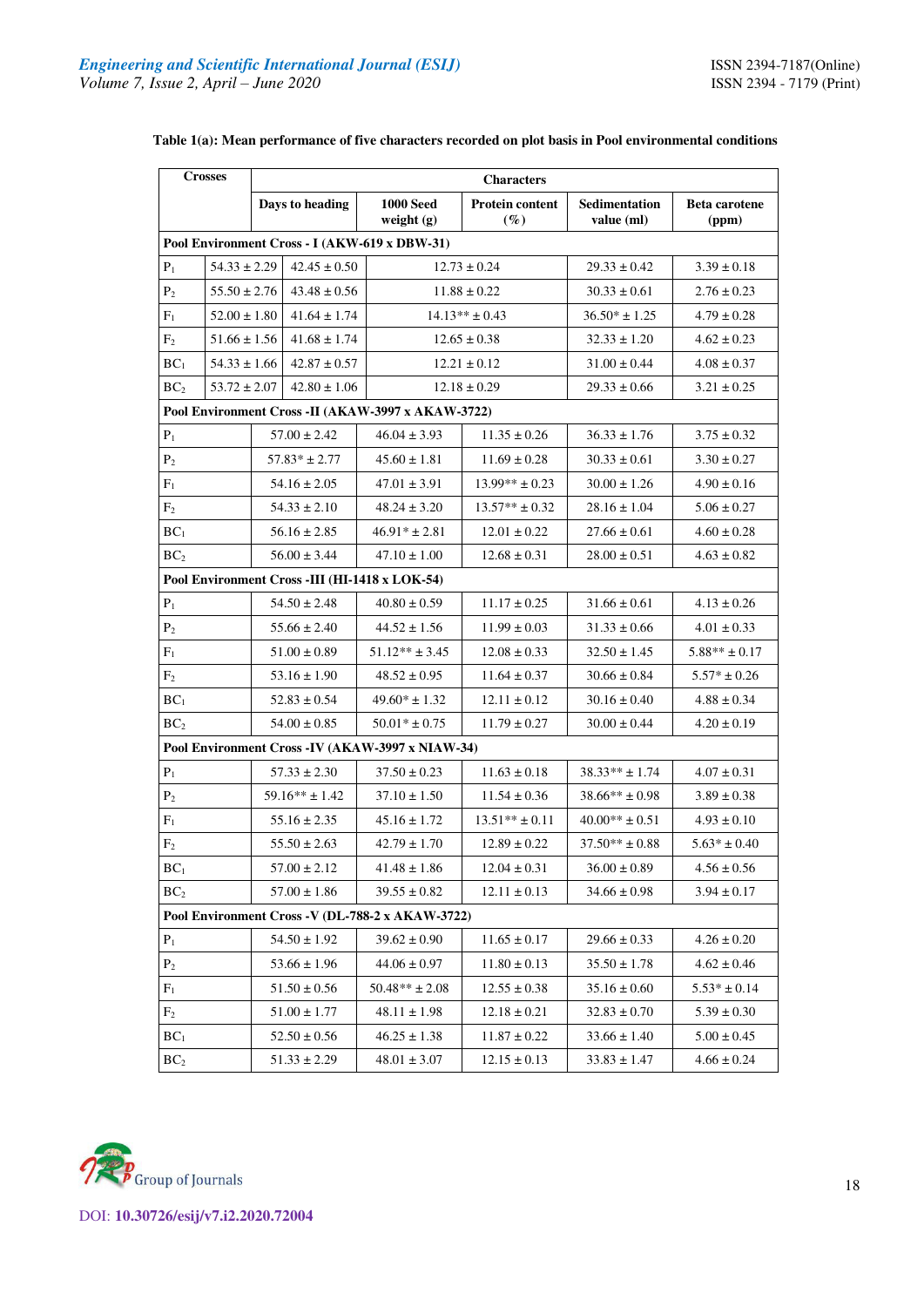| <b>Crosses</b>                                   | <b>Characters</b>                                     |                                  |                                  |                             |                               |  |  |  |  |  |
|--------------------------------------------------|-------------------------------------------------------|----------------------------------|----------------------------------|-----------------------------|-------------------------------|--|--|--|--|--|
|                                                  | Days to heading                                       | <b>1000 Seed</b><br>weight $(g)$ | <b>Protein content</b><br>$(\%)$ | Sedimentation<br>value (ml) | <b>Beta carotene</b><br>(ppm) |  |  |  |  |  |
|                                                  | Pool Environment Cross - VI (AKAW-2978-12 x PHS-0722) |                                  |                                  |                             |                               |  |  |  |  |  |
| $\mathbf{P}_1$                                   | $58.00* \pm 1.86$                                     | $38.78 \pm 0.92$                 | $12.92 \pm 0.17$                 | $40.16** \pm 0.83$          | $3.59 \pm 0.33$               |  |  |  |  |  |
| P <sub>2</sub>                                   | $56.50 \pm 2.10$                                      | $39.13 \pm 0.81$                 | $12.70 \pm 0.16$                 | $30.33 \pm 0.95$            | $4.40 \pm 0.26$               |  |  |  |  |  |
| $F_1$                                            | $54.66 \pm 1.52$                                      | $45.81 \pm 1.57$                 | $14.15** \pm 0.26$               | $38.00** \pm 1.29$          | $5.04 \pm 0.32$               |  |  |  |  |  |
| F <sub>2</sub>                                   | $54.83 \pm 1.32$                                      | $44.30 \pm 1.75$                 | $13.81** \pm 0.25$               | $35.50 \pm 1.58$            | $4.87 \pm 0.27$               |  |  |  |  |  |
| BC <sub>1</sub>                                  | $58.00* \pm 1.78$                                     | $38.98 \pm 0.79$                 | $14.30** \pm 0.23$               | $37.83** \pm 0.40$          | $4.05 \pm 0.35$               |  |  |  |  |  |
| BC <sub>2</sub>                                  | $57.83* \pm 1.77$                                     | $41.63 \pm 1.10$                 | $13.54** \pm 0.26$               | $34.83 \pm 1.16$            | $4.33 \pm 0.33$               |  |  |  |  |  |
| Pool Environment Cross - VII (GW-496 x NIAW-301) |                                                       |                                  |                                  |                             |                               |  |  |  |  |  |
| $P_1$                                            | $54.16 \pm 1.57$                                      | $42.11 \pm 0.76$                 | $12.80 \pm 0.18$                 | $35.16 \pm 1.04$            | $3.05 \pm 0.25$               |  |  |  |  |  |
| P <sub>2</sub>                                   | $58.66** \pm 3.44$                                    | $43.03 \pm 1.06$                 | $12.81 \pm 0.25$                 | $30.50 \pm 0.50$            | $4.98 \pm 0.02$               |  |  |  |  |  |
| $\mathbf{F}_1$                                   | $52.33 \pm 1.66$                                      | $48.04 \pm 1.73$                 | $13.92** \pm 0.22$               | $39.16** \pm 0.79$          | $6.00** \pm 0.30$             |  |  |  |  |  |
| F <sub>2</sub>                                   | $57.00 \pm 2.42$                                      | $46.74 \pm 2.54$                 | $13.83** \pm 0.29$               | $37.50** \pm 0.61$          | $5.76** \pm 0.22$             |  |  |  |  |  |
| BC <sub>1</sub>                                  | $58.00* \pm 2.16$                                     | $44.13 \pm 1.24$                 | $12.30 \pm 0.20$                 | $36.66* \pm 2.40$           | $4.02 \pm 0.39$               |  |  |  |  |  |
| BC <sub>2</sub>                                  | $57.50* \pm 2.63$                                     | $46.02 \pm 1.49$                 | $12.55 \pm 0.32$                 | $28.66 \pm 0.98$            | $4.74 \pm 0.15$               |  |  |  |  |  |
|                                                  | Pool Environment Cross - VIII (GW-496 x AKAW-4651)    |                                  |                                  |                             |                               |  |  |  |  |  |
| $P_1$                                            | $56.33 \pm 2.30$                                      | $39.95 \pm 0.99$                 | $11.69 \pm 0.48$                 | $29.50 \pm 0.50$            | $4.44 \pm 0.26$               |  |  |  |  |  |
| P <sub>2</sub>                                   | $56.00 \pm 2.88$                                      | $43.27 \pm 0.86$                 | $12.08 \pm 0.26$                 | $32.50 \pm 1.20$            | $4.47 \pm 0.18$               |  |  |  |  |  |
| $F_1$                                            | $52.00 \pm 1.98$                                      | $53.45** \pm 2.40$               | $13.16 \pm 0.11$                 | $35.50 \pm 1.14$            | $5.97** \pm 0.48$             |  |  |  |  |  |
| F <sub>2</sub>                                   | $52.50 \pm 1.99$                                      | $48.86* \pm 1.53$                | $12.55 \pm 0.17$                 | $34.66 \pm 0.98$            | $5.50* \pm 0.27$              |  |  |  |  |  |
| BC <sub>1</sub>                                  | $56.33 \pm 2.33$                                      | $47.53 \pm 0.92$                 | $12.09 \pm 0.16$                 | $32.33 \pm 1.38$            | $4.78 \pm 0.37$               |  |  |  |  |  |
| BC <sub>2</sub>                                  | $55.66 \pm 2.56$                                      | $47.41 \pm 0.96$                 | $12.09 \pm 0.19$                 | $33.33 \pm 0.95$            | $5.26 \pm 0.15$               |  |  |  |  |  |
| Mean                                             | 55                                                    | 44.58                            | 12.52                            | 33.4                        | 4.57                          |  |  |  |  |  |
| $S.E.(M) \pm$                                    | 0.9                                                   | 1.5                              | 0.23                             | 1.06                        | 0.31                          |  |  |  |  |  |
| C.D.(5%)                                         | 2.51                                                  | 4.19                             | 0.66                             | 2.95                        | 0.88                          |  |  |  |  |  |

# **Table 1(b). Mean performance of six characters recorded on plant basis of six generations for eight crosses in Pooled environmental conditions**

| <b>Crosses</b>                                | <b>Characters</b>                                  |                             |                               |                            |                                 |                                       |  |  |  |
|-----------------------------------------------|----------------------------------------------------|-----------------------------|-------------------------------|----------------------------|---------------------------------|---------------------------------------|--|--|--|
|                                               | <b>Plant height</b><br>(cm)                        | No. of tillers<br>per plant | No. of spikletes<br>per spike | No. of grains<br>per spike | Grain weight<br>per spike $(g)$ | <b>Grain yield</b><br>per plant $(g)$ |  |  |  |
| Pool Environment Cross - I (AKW-619 x DBW-31) |                                                    |                             |                               |                            |                                 |                                       |  |  |  |
| $P_1$                                         | $80.90 \pm 0.98$                                   | $7.43 \pm 0.04$             | $18.06 \pm 1.06$              | $45.68 \pm 1.34$           | $1.43 \pm 0.01$                 | $16.09 \pm 0.22$                      |  |  |  |
| P <sub>2</sub>                                | $82.51 \pm 0.63$                                   | $8.23 \pm 0.01$             | $18.53 \pm 0.20$              | $52.45 \pm 0.91$           | $1.54 \pm 0.02$                 | $17.18** \pm 0.19$                    |  |  |  |
| $F_1$                                         | $85.38 \pm 0.58$                                   | $10.65** \pm 0.01$          | $19.66 \pm 0.14$              | $57.93 \pm 0.96$           | $1.91** \pm 0.03$               | $18.68** \pm 0.31$                    |  |  |  |
| F <sub>2</sub>                                | $87.34 \pm 0.59$                                   | $9.63** \pm 0.07$           | $19.04 \pm 0.11$              | $49.86 \pm 0.58$           | $1.98** \pm 0.01$               | $18.10** + 0.16$                      |  |  |  |
| BC <sub>1</sub>                               | $80.53 \pm 0.94$                                   | $7.40 \pm 0.07$             | $18.00 \pm 0.17$              | $45.73 \pm 0.82$           | $1.75* \pm 0.03$                | $16.73 \pm 0.16$                      |  |  |  |
| BC <sub>2</sub>                               | $82.31 \pm 0.72$                                   | $7.95 \pm 0.02$             | $18.76 \pm 0.16$              | $45.60 \pm 0.87$           | $1.84** \pm 0.03$               | $17.15* \pm 0.25$                     |  |  |  |
|                                               | Pool Environment Cross -II (AKAW-3997 x AKAW-3722) |                             |                               |                            |                                 |                                       |  |  |  |
| $P_1$                                         | $90.46** + 0.94$                                   | $6.48 \pm 0.14$             | $18.36 \pm 0.16$              | $49.66 \pm 0.66$           | $1.67 \pm 0.02$                 | $15.69 \pm 0.22$                      |  |  |  |

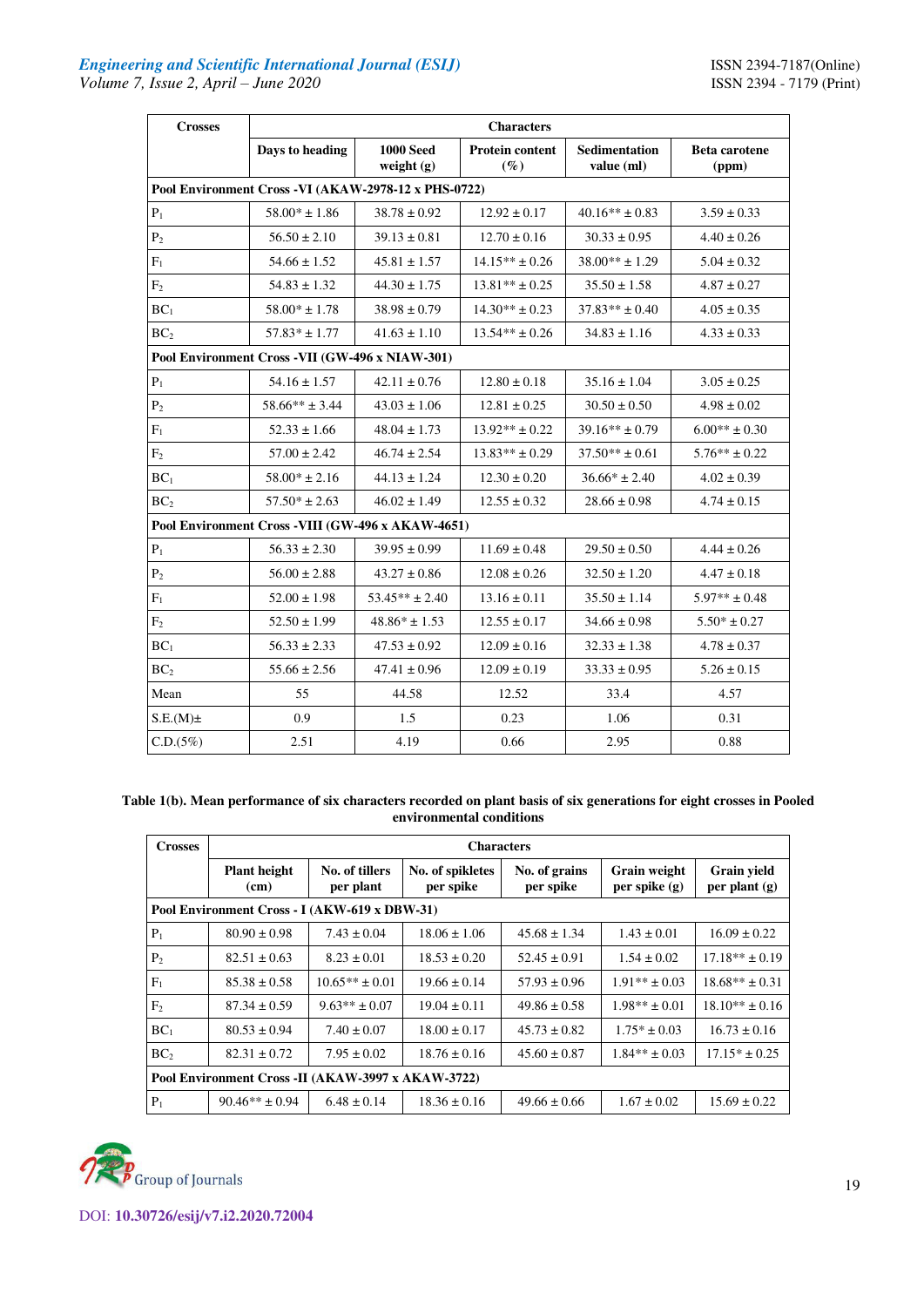# *Engineering and Scientific International Journal (ESIJ)* **ISSN 2394-7187(Online)** *Volume 7, Issue 2, April – June 2020* ISSN 2394 - 7179 (Print)

| $P_2$                                          | $82.00 \pm 0.75$                                      | $6.60 \pm 0.03$                       | $17.90 \pm 0.27$   | $45.26 \pm 0.81$   | $1.66 \pm 0.04$   | $15.90 \pm 0.24$   |  |  |  |  |
|------------------------------------------------|-------------------------------------------------------|---------------------------------------|--------------------|--------------------|-------------------|--------------------|--|--|--|--|
| $F_1$                                          | $91.80^{**} \pm 0.81$                                 | $8.70* \pm 0.03$                      | $20.13* \pm 0.22$  | $58.68* \pm 1.10$  | $2.06** \pm 0.02$ | $16.99* \pm 0.19$  |  |  |  |  |
| F <sub>2</sub>                                 | $89.98 \pm 0.48$                                      | $7.44 \pm 0.12$                       | $19.81 \pm 0.13$   | $58.48* \pm 0.64$  | $1.99** \pm 0.57$ | $16.91* \pm 0.54$  |  |  |  |  |
| BC <sub>1</sub>                                | $86.51* \pm 0.67$                                     | $6.86 \pm 0.03$                       | $18.86 \pm 0.13$   | $51.46 \pm 0.80$   | $1.81** \pm 0.03$ | $15.69 \pm 0.25$   |  |  |  |  |
| BC <sub>2</sub>                                | $85.60 \pm 0.56$                                      | $6.96 \pm 2.11$                       | $18.60 \pm 0.14$   | $52.80 \pm 1.08$   | $1.74 \pm 0.04$   | $16.17 \pm 0.23$   |  |  |  |  |
| Pool Environment Cross -III (HI-1418 x LOK-54) |                                                       |                                       |                    |                    |                   |                    |  |  |  |  |
| $P_1$                                          | $80.23 \pm 0.69$                                      | $6.48 \pm 0.09$                       | $17.80 \pm 0.22$   | $47.31 \pm 1.12$   | $1.55 \pm 0.03$   | $14.47\pm0.23$     |  |  |  |  |
| P <sub>2</sub>                                 | $79.91 \pm 0.72$                                      | $6.56 \pm 0.05$                       | $18.53 \pm 0.25$   | $47.91 \pm 0.83$   | $1.65 \pm 0.03$   | $14.95 \pm 0.15$   |  |  |  |  |
| $F_1$                                          | $90.73** \pm 0.89$                                    | $8.68** \pm 0.04$                     | $21.63** \pm 0.24$ | $60.73** \pm 1.09$ | $2.01** \pm 0.04$ | $16.58 \pm 0.30$   |  |  |  |  |
| F <sub>2</sub>                                 | $88.96^{\ast\ast} \pm 0.79$                           | $7.90 \pm 0.09$                       | $20.33** \pm 0.14$ | $62.15** \pm 0.62$ | $1.80** \pm 0.02$ | $16.02 \pm 0.18$   |  |  |  |  |
| BC <sub>1</sub>                                | $80.25 \pm 1.15$                                      | $6.86 \pm 0.03$                       | $18.86 \pm 0.20$   | $52.95 \pm 0.91$   | $1.71 \pm 0.02$   | $15.05 \pm 0.29$   |  |  |  |  |
| BC <sub>2</sub>                                | $80.01 \pm 0.70$                                      | $6.96 \pm 0.01$                       | $19.13 \pm 0.18$   | $53.30 \pm 1.04$   | $2.01** \pm 0.05$ | $15.47 \pm 0.23$   |  |  |  |  |
|                                                | Pool Environment Cross - IV (AKAW-3997 x NIAW-34)     |                                       |                    |                    |                   |                    |  |  |  |  |
| $P_1$                                          | $79.65 \pm 0.86$                                      | $4.95 \pm 0.04$                       | $18.63 \pm 0.19$   | $53.45 \pm 0.67$   | $1.38 \pm 0.03$   | $14.56 \pm 0.34$   |  |  |  |  |
| P <sub>2</sub>                                 | $80.65 \pm 1.24$                                      | $6.08 \pm 0.05$                       | $20.53** \pm 0.28$ | $54.11 \pm 0.81$   | $1.43 \pm 0.03$   | $14.82 \pm 0.32$   |  |  |  |  |
| $F_1$                                          | $86.61** \pm 0.72$                                    | $8.61 \pm 0.10$                       | $20.7** \pm 0.25$  | $63.06** \pm 1.16$ | $1.78* \pm 0.03$  | $16.8 \pm 0.40$    |  |  |  |  |
| F <sub>2</sub>                                 | $88.26** \pm 0.68$                                    | $7.93 \pm 0.09$                       | $19.25 \pm 0.13$   | $60.11** \pm 0.65$ | $1.75* \pm 0.01$  | $16.21 \pm 0.40$   |  |  |  |  |
| BC <sub>1</sub>                                | $81.96 \pm 0.82$                                      | $7.58 \pm 0.07$                       | $19.26 \pm 0.19$   | $55.70 \pm 1.09$   | $1.65 \pm 0.04$   | $15.17 \pm 0.20$   |  |  |  |  |
| BC <sub>2</sub>                                | $85.28 \pm 0.64$                                      | $7.06 \pm 0.02$                       | $19.63 \pm 0.19$   | $57.05* \pm 1.19$  | $1.66 \pm 0.03$   | $15.43 \pm 0.24$   |  |  |  |  |
|                                                | Pool Environment Cross -V (DL-788-2 x AKAW-3722)      |                                       |                    |                    |                   |                    |  |  |  |  |
| $P_1$                                          | $74.06 \pm 0.78$                                      | $5.33 \pm 0.03$                       | $18.96 \pm 0.27$   | $49.10 \pm 1.27$   | $1.53 \pm 0.02$   | $14.95 \pm 0.21$   |  |  |  |  |
| P <sub>2</sub>                                 | $81.31 \pm 0.64$                                      | $6.70 \pm 0.03$                       | $18.86 \pm 0.23$   | $51.80 \pm 0.75$   | $1.52 \pm 0.02$   | $15.07 \pm 0.15$   |  |  |  |  |
| $F_1$                                          | $80.16 \pm 0.83$                                      | $8.70 \pm 0.05$                       | $20.20** \pm 0.24$ | $53.96 \pm 1.48$   | $1.81* \pm 0.04$  | $16.62 \pm 0.34$   |  |  |  |  |
| F <sub>2</sub>                                 | $80.80 \pm 0.63$                                      | $7.64 \pm 0.07$                       | $19.77 \pm 0.22$   | $57.50 \pm 0.77$   | $1.60 \pm 0.42$   | $16.16 \pm 0.39$   |  |  |  |  |
| $\mathbf{BC}_1$                                | $76.00 \pm 0.47$                                      | $6.93 \pm 0.02$                       | $18.50 \pm 0.24$   | $52.21 \pm 0.97$   | $1.61 \pm 0.03$   | $16.01 \pm 0.36$   |  |  |  |  |
| BC <sub>2</sub>                                | $77.35 \pm 0.56$                                      | $7.30 \pm 0.03$                       | $18.33 \pm 0.19$   | $52.98 \pm 0.90$   | $1.55 \pm 0.03$   | $15.66 \pm 0.24$   |  |  |  |  |
|                                                | Pool Environment Cross - VI (AKAW-2978-12 x PHS-0722) |                                       |                    |                    |                   |                    |  |  |  |  |
| $\mathbf{P}_1$                                 | $76.08 \pm 0.53$                                      | $6.23 \pm 0.16$                       | $17.26 \pm 0.12$   | $49.90 \pm 0.79$   | $1.52 \pm 0.03$   | $15.95 \pm 0.30$   |  |  |  |  |
| $\mathbf{P}_2$                                 | $89.86** \pm 0.77$                                    | $5.13 \pm 0.14$                       | $17.90 \pm 0.16$   | $51.80 \pm 0.96$   | $1.48 \pm 0.02$   | $16.93* \pm 0.30$  |  |  |  |  |
| $F_1$                                          | $86.46* \pm 0.59$                                     | $7.63 \pm 0.13$                       | $20.66** \pm 0.22$ | $68.21** \pm 0.76$ | $1.66 \pm 0.03$   | $18.53** \pm 0.34$ |  |  |  |  |
| F <sub>2</sub>                                 | $85.42 \pm 0.49$                                      | $5.98 \pm 0.11$                       | $20.28** \pm 0.14$ | $57.02 \pm 0.65$   | $1.62 \pm 0.49$   | $17.77** \pm 0.45$ |  |  |  |  |
| BC <sub>1</sub>                                | $78.21 \pm 0.48$                                      | $6.68 \pm 0.16$                       | $17.90 \pm 0.16$   | $52.17 \pm 0.79$   | $1.54 \pm 0.03$   | $16.65 \pm 0.32$   |  |  |  |  |
| BC <sub>2</sub>                                | $83.56 \pm 0.51$                                      | $5.65 \pm 0.13$                       | $18.26 \pm 0.15$   | $50.41 \pm 0.72$   | $1.51 \pm 0.03$   | $17.04** \pm 0.33$ |  |  |  |  |
|                                                | Pool Environment Cross - VII (GW-496 x NIAW-301)      |                                       |                    |                    |                   |                    |  |  |  |  |
| $P_1$                                          | $81.96 \pm 0.56$                                      | $5.07 \pm 0.06$                       | $18.20 \pm 0.11$   | $51.75 \pm 1.03$   | $1.43 \pm 0.03$   | $13.99 \pm 0.17$   |  |  |  |  |
| P <sub>2</sub>                                 | $89.63** \pm 0.78$                                    | $6.48 \pm 0.05$                       | $18.10 \pm 0.13$   | $48.73 \pm 0.69$   | $1.41 \pm 0.03$   | $13.91 \pm 0.28$   |  |  |  |  |
| $F_1$                                          | $88.81** \pm 0.59$                                    | $8.03 \pm 0.02$                       | $19.26 \pm 0.17$   | $61.13** \pm 1.33$ | $1.61 \pm 0.03$   | $15.43 \pm 0.20$   |  |  |  |  |
| F <sub>2</sub>                                 | $85.23 \pm 0.44$                                      | $7.86 \pm 0.10$                       | $18.73 \pm 0.13$   | $54.35 \pm 0.84$   | $2.04 \pm 0.48$   | $15.32 \pm 0.43$   |  |  |  |  |
| BC <sub>1</sub>                                | $79.63 \pm 0.80$                                      | $6.61 \pm 0.04$                       | $18.46 \pm 0.16$   | $52.13 \pm 0.68$   | $1.47 \pm 0.01$   | $14.97\pm0.27$     |  |  |  |  |
| BC <sub>2</sub>                                | $79.13 \pm 0.62$                                      | $6.81 \pm 0.01$                       | $18.00 \pm 0.16$   | $50.30 \pm 0.81$   | $1.49 \pm 0.02$   | $14.60\pm0.17$     |  |  |  |  |
| $\mathbf{D}_{\alpha}$ $\alpha$                 |                                                       | $\sim$ VIII (CW 406 $\sim$ AVAW 4651) |                    |                    |                   |                    |  |  |  |  |

**Pool Environment Cross -VIII (GW-496 x AKAW-4651)** 

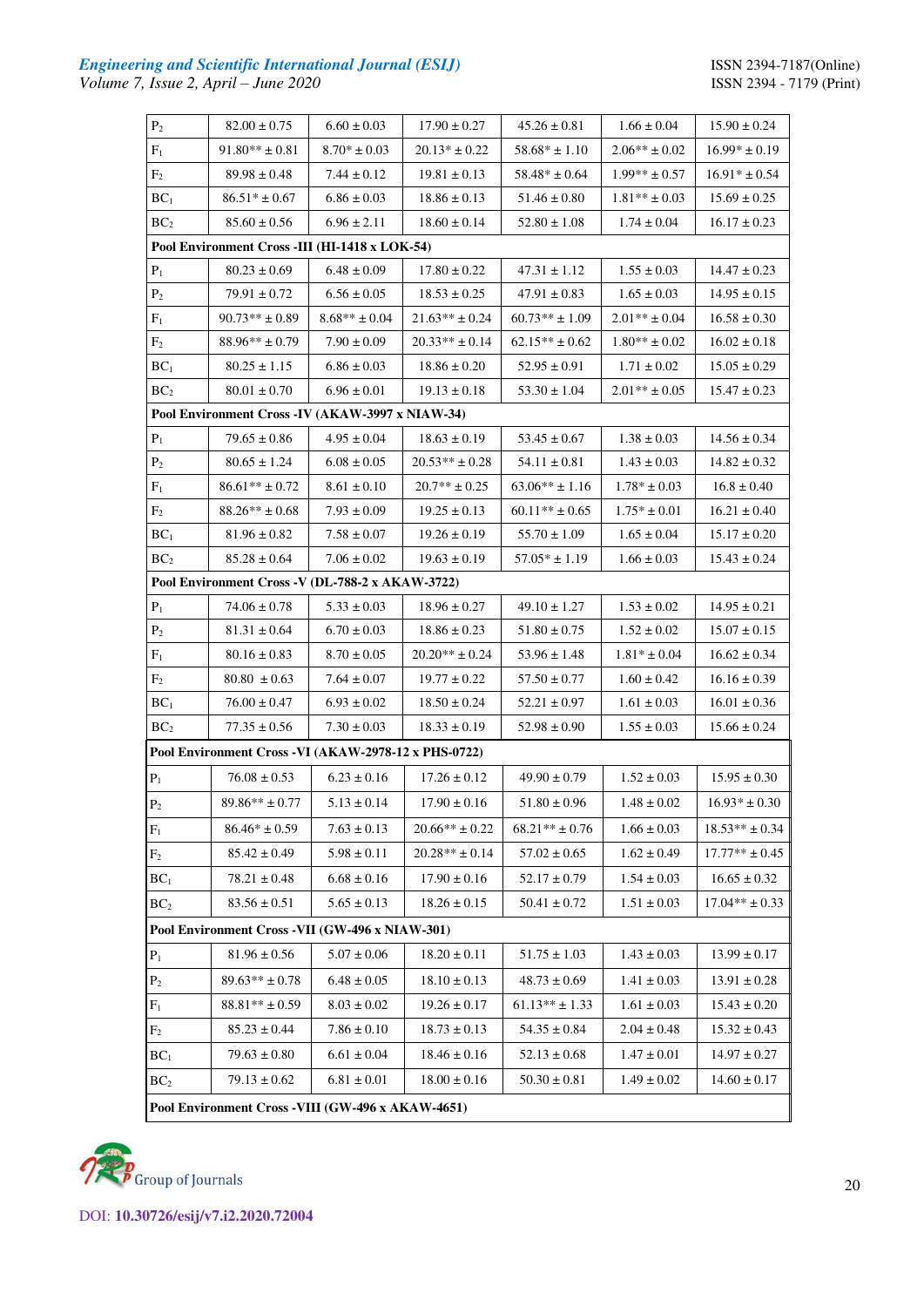# *Engineering and Scientific International Journal (ESIJ)* **ISSN 2394-7187(Online)** *Volume 7, Issue 2, April – June 2020* ISSN 2394 - 7179 (Print)

| $P_1$           | $80.20 \pm 0.53$ | $7.21 \pm 0.04$   | $17.33 \pm 0.12$  | $49.75 \pm 0.71$ | $1.43 \pm 0.03$ | $14.58 \pm 0.27$ |
|-----------------|------------------|-------------------|-------------------|------------------|-----------------|------------------|
| P <sub>2</sub>  | $79.48 \pm 0.56$ | $6.65 \pm 0.04$   | $17.83 \pm 0.16$  | $44.68 \pm 0.73$ | $1.39 \pm 0.02$ | $14.18 \pm 0.16$ |
| $F_1$           | $84.35 \pm 0.61$ | $8.73** \pm 0.05$ | $20.16* \pm 0.22$ | $58.23 \pm 0.79$ | $1.66 \pm 0.03$ | $15.68 \pm 0.26$ |
| F <sub>2</sub>  | $80.59 \pm 0.36$ | $8.31 \pm 0.20$   | $19.51 \pm 0.17$  | $56.84 \pm 0.59$ | $1.56 \pm 0.48$ | $15.82 \pm 0.44$ |
| BC <sub>1</sub> | $79.33 \pm 0.52$ | $8.56* \pm 0.05$  | $17.10 \pm 0.16$  | $55.18 \pm 1.06$ | $1.43 \pm 0.01$ | $15.24 \pm 0.18$ |
| BC <sub>2</sub> | $80.15 \pm 0.48$ | $8.01 \pm 0.41$   | $17.33 \pm 0.19$  | $50.91 \pm 0.66$ | $1.46 \pm 0.02$ | $15.30 \pm 0.14$ |
| Mean            | 83.04            | 7.25              | 18.89             | 53.37            | 1.64            | 15.87            |
| $S.E.(M) \pm$   | 1.09             | 0.42              | 0.36              | 1.54             | 0.04            | 0.35             |
| C.D.(5%)        | 3.05             | 1.17              | 1.00              | 4.29             | 0.11            | 0.97             |

#### **Table 2 (a). Scaling test results for eleven characters in eight crosses over the environments on plot basis character in Pool environmental conditions**

| <b>Crosses</b>                                      | <b>Characters</b>                             |                                                       |                        |                        |                      |  |  |  |  |
|-----------------------------------------------------|-----------------------------------------------|-------------------------------------------------------|------------------------|------------------------|----------------------|--|--|--|--|
|                                                     | Days to heading                               | 1000 seed weight                                      | <b>Protein content</b> | Sedimentation<br>value | <b>Beta carotene</b> |  |  |  |  |
|                                                     | Pool Environment Cross - I (AKW-619 x DBW-31) |                                                       |                        |                        |                      |  |  |  |  |
| A                                                   | $2.33 \pm 4.43$                               | $1.64 \pm 2.15$                                       | $-2.44** \pm 0.55$     | $-3.83** \pm 1.60$     | $-0.02 \pm 0.82$     |  |  |  |  |
| B                                                   | $-0.05 \pm 5.31$                              | $0.47 \pm 2.80$                                       | $-1.66** \pm 0.76$     | $-8.16** \pm 1.93$     | $-1.12 \pm 0.63$     |  |  |  |  |
| $\mathsf{C}$                                        | $-7.16 \pm 8.06$                              | $-2.48 \pm 7.85$                                      | $-2.29 \pm 1.79$       | $-3.33 \pm 5.47$       | $2.77* \pm 1.13$     |  |  |  |  |
| D                                                   | $-4.72 \pm 4.10$                              | $-2.30 \pm 3.70$                                      | $0.90 \pm 0.83$        | $4.33 \pm 2.53$        | $1.96** \pm 0.65$    |  |  |  |  |
| Pool Environment Cross - II (AKAW-3997 x AKAW-3722) |                                               |                                                       |                        |                        |                      |  |  |  |  |
| A                                                   | $1.16 \pm 6.53$                               | $0.77 \pm 7.9$                                        | $-1.32** \pm 0.57$     | $-11.00** \pm 2.49$    | $0.54 \pm 0.67$      |  |  |  |  |
| B                                                   |                                               | $1.59 \pm 4.75$                                       | $-0.31 \pm 0.73$       | $-4.33* \pm 1.74$      | $1.06 \pm 1.60$      |  |  |  |  |
| $\mathsf{C}$                                        | $-5.83 \pm 10.07$                             | $7.30 \pm 15.64$                                      | $3.25* \pm 1.42$       | $-14.00** \pm 5.23$    | $3.38** \pm 1.20$    |  |  |  |  |
| D                                                   | $-3.50 \pm 6.14$                              | $2.46 \pm 7.07$                                       | $2.45** \pm 0.75$      | $0.66 \pm 2.24$        | $0.89 \pm 1.02$      |  |  |  |  |
| Pool Environment Cross - III (HI-1418 x LOK-54)     |                                               |                                                       |                        |                        |                      |  |  |  |  |
| A                                                   | $0.16 \pm 2.85$                               | $7.28 \pm 4.38$                                       | $0.96 \pm 0.48$        | $-3.83* \pm 1.77$      | $-0.25 \pm 0.75$     |  |  |  |  |
| B                                                   | $1.33 \pm 3.08$                               | $4.38 \pm 4.08$                                       | $-0.49 \pm 0.64$       | $-3.83 \pm 1.83$       | $-1.48 \pm 0.54$     |  |  |  |  |
| $\mathsf C$                                         | $0.50 \pm 8.55$                               | $6.52 \pm 8.06$                                       | $-0.76 \pm 1.67$       | $-5.33 \pm 4.54$       | $2.39 \pm 1.18$      |  |  |  |  |
| D                                                   | $-0.50 \pm 3.94$                              | $-2.57 \pm 2.43$                                      | $-0.61 \pm 0.81$       | $1.16 \pm 1.70$        | $2.06 \pm 0.65$      |  |  |  |  |
|                                                     |                                               | Pool Environment Cross - IV (AKAW-3997 x NIAW-34)     |                        |                        |                      |  |  |  |  |
| $\boldsymbol{A}$                                    | $1.50 \pm 5.38$                               | $0.29 \pm 4.12$                                       | $-1.05 \pm 0.65$       | $-6.33** \pm 2.55$     | $0.11 \pm 1.16$      |  |  |  |  |
| B                                                   | $-0.33 \pm 4.63$                              | $-3.15 \pm 2.81$                                      | $-0.81 \pm 0.47$       | $-9.33**$ ± 2.27       | $-0.94 \pm 0.52$     |  |  |  |  |
| ${\bf C}$                                           | $-4.83 \pm 11.84$                             | $6.24 \pm 7.80$                                       | $1.38 \pm 1.01$        | $-7.00 \pm 4.19$       | $4.70** \pm 1.69$    |  |  |  |  |
| D                                                   | $-3.00 \pm 5.97$                              | $4.55 \pm 3.98$                                       | $1.62** \pm 0.56$      | $4.33 \pm 2.21$        | $2.76** \pm 0.99$    |  |  |  |  |
|                                                     |                                               | Pool Environment Cross - V (DL-788-2 x AKAW-3722)     |                        |                        |                      |  |  |  |  |
| A                                                   | $-1.00 \pm 2.30$                              | $2.40 \pm 3.58$                                       | $-0.46 \pm 0.61$       | $2.50 \pm 2.89$        | $0.20 \pm 0.94$      |  |  |  |  |
| B                                                   | $-2.50 \pm 5.01$                              | $1.47 \pm 6.57$                                       | $-0.05 \pm 0.49$       | $-3.00 \pm 3.49$       | $-0.83 \pm 0.69$     |  |  |  |  |
| $\mathsf{C}$                                        | $-7.16 \pm 7.67$                              | $7.80 \pm 9.04$                                       | $0.16 \pm 1.17$        | $-4.16 \pm 3.55$       | $1.60 \pm 1.35$      |  |  |  |  |
| D                                                   | $-1.83 \pm 4.25$                              | $1.96 \pm 5.20$                                       | $0.34 \pm 0.50$        | $-1.83 \pm 2.47$       | $1.12 \pm 0.80$      |  |  |  |  |
|                                                     |                                               | Pool Environment Cross - VI (AKAW-2978-12 x PHS-0722) |                        |                        |                      |  |  |  |  |
| A                                                   | $3.33 \pm 4.31$                               | $-6.62** \pm 2.41$                                    | $1.53** \pm 0.57$      | $-2.50 \pm 1.73$       | $-0.51\pm0.85$       |  |  |  |  |
| B                                                   | $4.50 \pm 4.40$                               | $-1.68 \pm 2.83$                                      | $0.21 \pm 0.60$        | $1.33 \pm 2.83$        | $-0.78 \pm 0.78$     |  |  |  |  |
| $\mathbf C$                                         | $-4.50 \pm 6.73$                              | $7.69 \pm 7.79$                                       | $1.30 \pm 1.16$        | $-4.50 \pm 6.90$       | $1.40 \pm 1.34$      |  |  |  |  |
|                                                     |                                               |                                                       |                        |                        |                      |  |  |  |  |

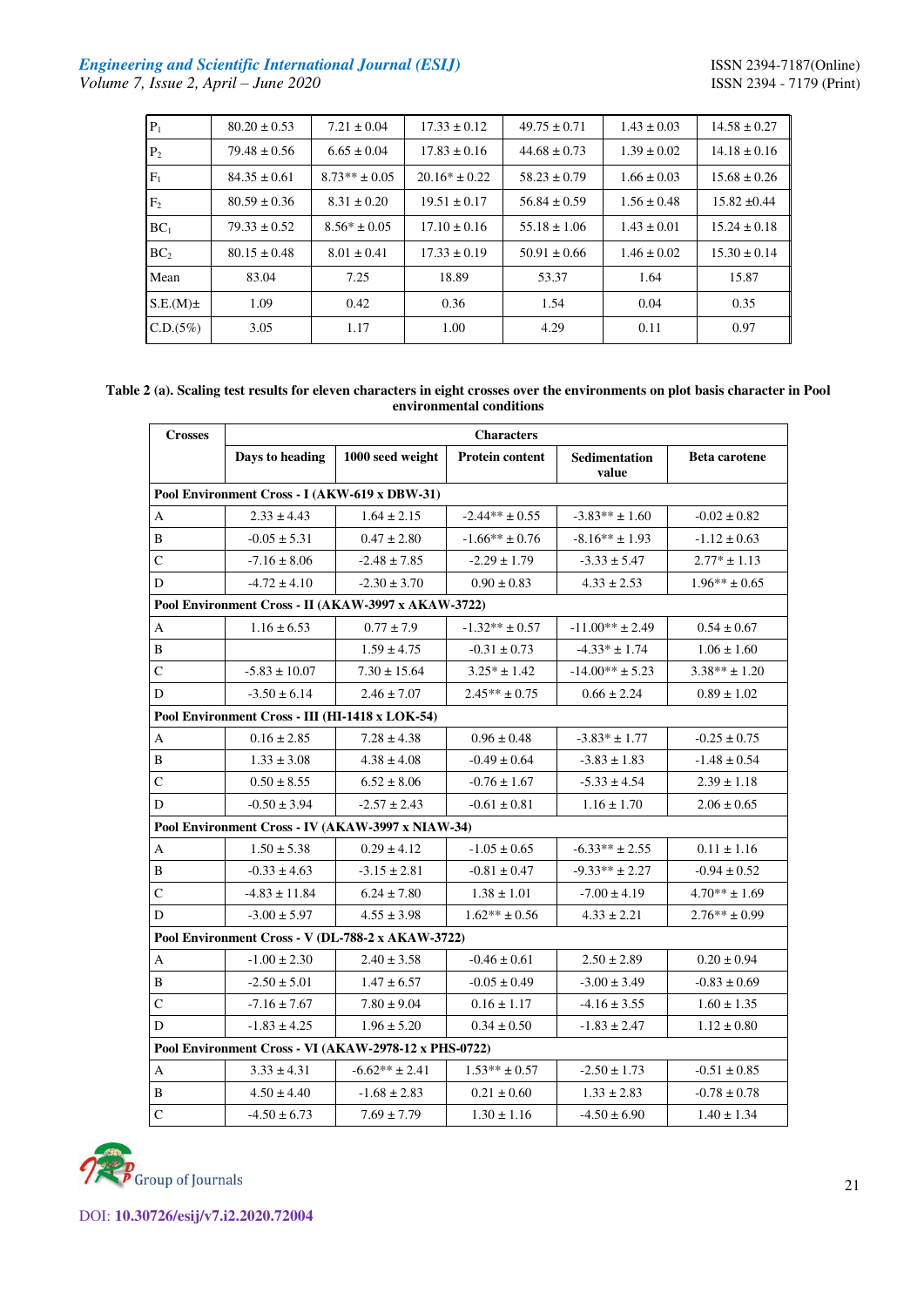| D             | $-6.16 \pm 3.66$                                   | $8.00* \pm 3.76$ | $-0.22 \pm 0.61$   | $-1.66 \pm 3.40$  | $1.35 \pm 0.73$    |
|---------------|----------------------------------------------------|------------------|--------------------|-------------------|--------------------|
|               | Pool Environment Cross - VII (GW-496 x NIAW-301)   |                  |                    |                   |                    |
| A             | $9.50 \pm 4.89$                                    | $-1.89 \pm 3.12$ | $-2.12** \pm 0.49$ | $-1.00 \pm 4.98$  | $-1.01 \pm 0.88$   |
| B             | $4.00 \pm 6.50$                                    | $0.97 \pm 3.61$  | $-1.62* \pm 0.72$  | $-12.33** + 2.18$ | $-1.50** \pm 0.43$ |
| C             | $10.50 \pm 10.92$                                  | $5.73 \pm 10.83$ | $1.85 \pm 1.30$    | $6.00 \pm 3.16$   | $3.00** \pm 1.12$  |
| D             | $-1.50 \pm 5.92$                                   | $3.32 \pm 5.44$  | $2.80** \pm 0.70$  | $9.66***$ ± 2.87  | $2.76** \pm 0.62$  |
|               | Pool Environment Cross - VIII (GW-496 x AKAW-4651) |                  |                    |                   |                    |
| A             | $4.33 \pm 5.57$                                    | $1.65 \pm 3.18$  | $-0.67 \pm 0.60$   | $-0.33 \pm 3.03$  | $-0.85 \pm 0.93$   |
| B             | $3.33 \pm 6.21$                                    | $-1.90 \pm 3.19$ | $-1.05* \pm 0.48$  | $-1.33 \pm 2.53$  | $0.07 \pm 0.60$    |
| $\mathcal{C}$ | $-6.33 \pm 9.64$                                   | $5.30 \pm 7.91$  | $0.11 \pm 0.90$    | $5.66 \pm 4.75$   | $1.15 \pm 1.51$    |
| D             | $-7.00 \pm 5.28$                                   | $2.78 \pm 3.34$  | $0.92* \pm 0.42$   | $3.66 \pm 2.59$   | $0.96 \pm 0.68$    |

# **Table 2 (b). Scaling test results for six characters on plant basis in eight crosses for Pool environmental conditions**

| <b>Crosses</b> |                                                       | <b>Characters</b>           |                               |                            |                     |                          |  |  |  |  |
|----------------|-------------------------------------------------------|-----------------------------|-------------------------------|----------------------------|---------------------|--------------------------|--|--|--|--|
|                | <b>Plant</b> height                                   | No. of tillers<br>per plant | No. of spikletes<br>per spike | No. of grains<br>per spike | <b>Grain weight</b> | Grain yield<br>per plant |  |  |  |  |
|                | Pool Environment Cross - I (AKW-619 x DBW-31)         |                             |                               |                            |                     |                          |  |  |  |  |
| A              | $-5.11* \pm 2.21$                                     | $-3.28** \pm 0.75$          | $-1.73 \pm 1.13$              | $-12.15** \pm 2.33$        | $0.15 \pm 0.09$     | $-1.33* \pm 0.52$        |  |  |  |  |
| B              | $-3.22 \pm 1.67$                                      | $-2.98** \pm 1.00$          | $-0.66 \pm 0.41$              | $-19.18** \pm 2.19$        | $0.24** \pm 0.08$   | $-1.55* \pm 0.61$        |  |  |  |  |
| $\mathsf{C}$   | $15.34** \pm 2.86$                                    | $1.56 \pm 1.10$             | $0.24 \pm 1.21$               | $-14.53** \pm 3.44$        | $1.11** \pm 0.11$   | $1.73 \pm 0.97$          |  |  |  |  |
| D              | $11.83** \pm 1.67$                                    | $3.91** \pm 0.67$           | $1.32** \pm 0.32$             | $8.40** \pm 1.67$          | $0.35** \pm 0.06$   | $2.31** \pm 0.45$        |  |  |  |  |
|                | Pool Environment Cross - II (AKAW-3997 x AKAW-3722)   |                             |                               |                            |                     |                          |  |  |  |  |
| A              | $-9.23** \pm 1.84$                                    | $-0.30 \pm 0.65$            | $-0.76 \pm 0.39$              | $-6.18** \pm 2.07$         | $-0.11 \pm 0.07$    | $-1.28* \pm 0.59$        |  |  |  |  |
| $\bf{B}$       | $-2.60 \pm 1.59$                                      | $0.23\pm0.60$               | $-0.83 \pm 0.45$              | $3.40 \pm 2.57$            | $-0.20* \pm 0.09$   | $-0.71 \pm 0.56$         |  |  |  |  |
| $\mathsf{C}$   | $3.88 \pm 2.78$                                       | $-0.07 \pm 0.84$            | $2.73** \pm 0.76$             | $20.65** \pm 3.57$         | $0.52** \pm 0.11$   | $0.21 \pm 1.03$          |  |  |  |  |
| D              | $7.86** \pm 1.30$                                     | $0.00 \pm 0.53$             | $2.16** \pm 0.32$             | $11.71*** \pm 1.88$        | $0.42** \pm 0.07$   | $1.10 \pm 0.57$          |  |  |  |  |
|                | Pool Environment Cross - III (HI-1418 x LOK-54)       |                             |                               |                            |                     |                          |  |  |  |  |
| $\mathbf{A}$   | $-10.46** \pm 2.57$                                   | $-1.45** \pm 0.53$          | $-1.73** \pm 0.53$            | $-2.15 \pm 2.41$           | $-0.16* \pm 0.08$   | $-0.94 \pm 0.71$         |  |  |  |  |
| $\bf{B}$       | $-10.61** \pm 1.82$                                   | $-1.36** \pm 0.49$          | $-1.93** \pm 0.51$            | $-2.05 \pm 2.49$           | $0.35** \pm 0.09$   | $-0.59 \pm 0.57$         |  |  |  |  |
| $\mathsf{C}$   | $14.25** \pm 3.79$                                    | $-0.71 \pm 0.68$            | $1.66* \pm 0.85$              | $31.92** \pm 3.57$         | $-0.04 \pm 0.14$    | $1.49 \pm 1.00$          |  |  |  |  |
| D              | $17.66** \pm 2.10$                                    | $1.05* \pm 0.42$            | $2.66** \pm 0.40$             | $18.06** \pm 1.85$         | $-0.12 \pm 0.07$    | $1.50** \pm 0.53$        |  |  |  |  |
|                | Pool Environment Cross - IV (AKAW-3997 x NIAW-34)     |                             |                               |                            |                     |                          |  |  |  |  |
| A              | $-2.33 \pm 2.01$                                      | $1.60 \pm 0.62$             | $-0.80 \pm 0.51$              | $-5.12 \pm 2.57$           | $0.14 \pm 0.10$     | $-1.01\pm0.66$           |  |  |  |  |
| B              | $3.30 \pm 1.94$                                       | $-0.57 \pm 0.61$            | $-1.96** \pm 0.54$            | $-3.08* \pm 2.78$          | $0.12 \pm 0.09$     | $-0.76 \pm 0.71$         |  |  |  |  |
| $\mathsf{C}$   | $19.55** \pm 3.45$                                    | $3.48** \pm 0.93$           | $-3.54** \pm 0.83$            | $6.77 \pm 3.66$            | $0.62** \pm 0.12$   | $0.49 \pm 1.22$          |  |  |  |  |
| D              | $9.29** \pm 1.72$                                     | $1.22** \pm 0.46$           | $-0.39 \pm 0.39$              | $7.48** \pm 2.08$          | $0.17** \pm 0.07$   | $1.14* \pm 0.51$         |  |  |  |  |
|                | Pool Environment Cross - V (DL-788-2 x AKAW-3722)     |                             |                               |                            |                     |                          |  |  |  |  |
| $\mathbf{A}$   | $-2.23 \pm 1.49$                                      | $-0.17 \pm 0.61$            | $-2.16** \pm 0.61$            | $1.37 \pm 2.76$            | $-0.13 \pm 0.10$    | $0.45 \pm 0.85$          |  |  |  |  |
| B              | $-6.78** \pm 1.55$                                    | $-0.80 \pm 0.65$            | $-2.40** \pm 0.52$            | $0.20 \pm 2.46$            | $-0.23** \pm 0.09$  | $-0.37 \pm 0.62$         |  |  |  |  |
| $\mathsf{C}$   | $7.50* \pm 3.20$                                      | $1.14 \pm 0.88$             | $0.88 \pm 1.07$               | $21.16** \pm 4.55$         | $-0.21 \pm 0.14$    | $1.40 \pm 1.05$          |  |  |  |  |
| D              | $8.26** \pm 1.47$                                     | $1.05* \pm 0.47$            | $2.72** \pm 0.54$             | $9.80** \pm 2.04$          | $0.08 \pm 0.07$     | $0.66 \pm 0.58$          |  |  |  |  |
|                | Pool Environment Cross - VI (AKAW-2978-12 x PHS-0722) |                             |                               |                            |                     |                          |  |  |  |  |
| $\mathbf{A}$   | $-6.11** \pm 1.26$                                    | $-0.50 \pm 0.39$            | $-2.13** \pm 0.42$            | $-13.78** \pm 1.94$        | $-0.09 \pm 0.08$    | $-1.18 \pm 0.80$         |  |  |  |  |
| $\, {\bf B}$   | $-9.20** \pm 1.43$                                    | $-1.46** \pm 0.34$          | $-2.03** \pm 0.41$            | $-19.18** \pm 1.91$        | $-0.11 \pm 0.09$    | $-1.39 \pm 0.82$         |  |  |  |  |

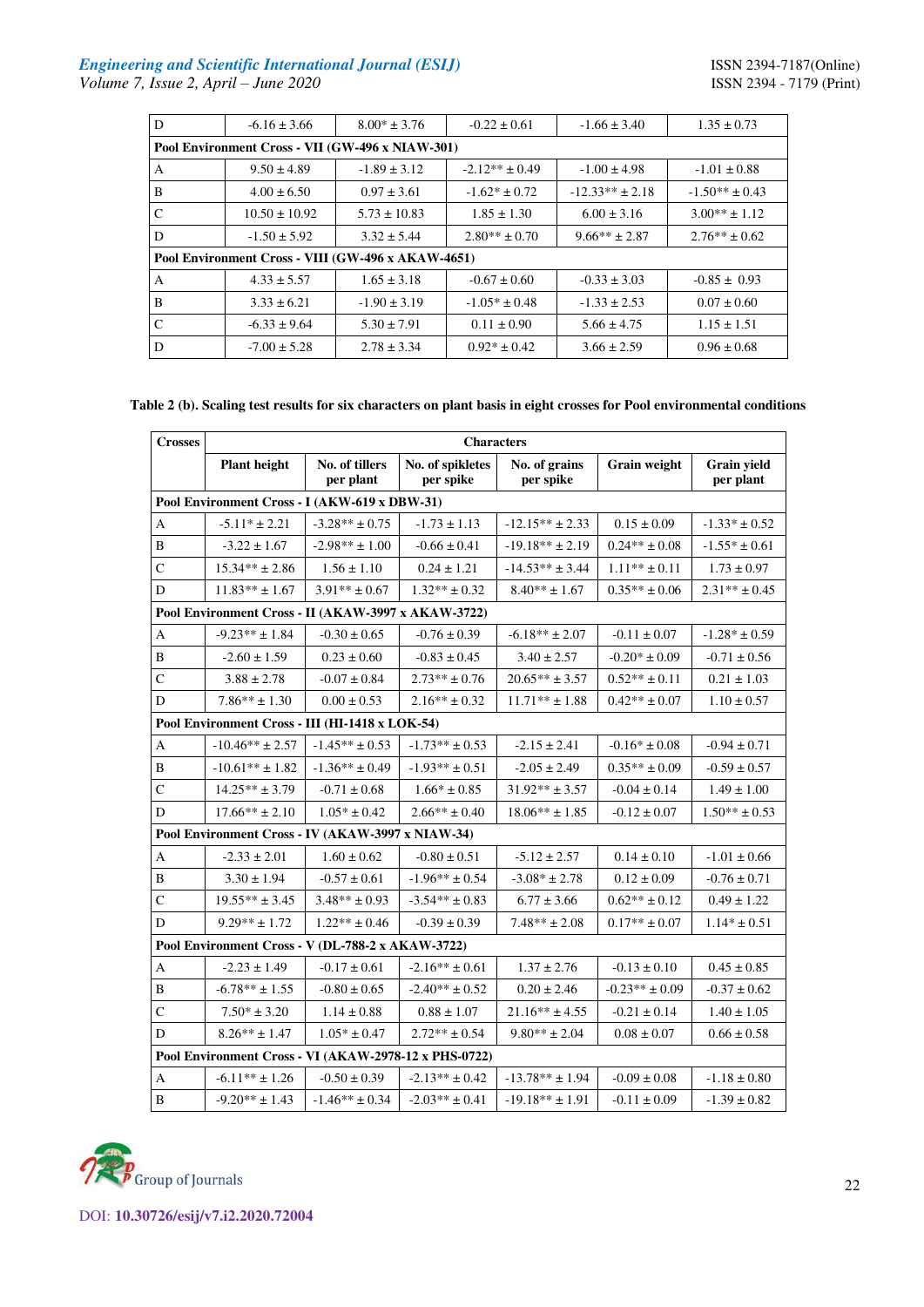# *Engineering and Scientific International Journal (ESIJ)* **ISSN 2394-7187(Online)**

| $\mathbf C$  | $2.83 \pm 2.51$                                    | $-2.67** \pm 0.59$ | $4.61** \pm 0.75$  | $-10.04** \pm 3.22$ | $0.15 \pm 0.11$    | $1.13 \pm 1.17$   |  |  |  |  |
|--------------|----------------------------------------------------|--------------------|--------------------|---------------------|--------------------|-------------------|--|--|--|--|
| D            | $9.07** \pm 1.23$                                  | $-0.36 \pm 0.32$   | $4.38** \pm 0.37$  | $11.46** \pm 1.66$  | $0.18** \pm 0.07$  | $1.85* \pm 0.64$  |  |  |  |  |
|              | Pool Environment Cross - VII (GW-496 x NIAW-301)   |                    |                    |                     |                    |                   |  |  |  |  |
| A            | $-11.51** \pm 1.81$                                | $0.13 \pm 0.45$    | $-0.53 \pm 0.38$   | $-8.61** \pm 2.18$  | $-0.08 \pm 0.06$   | $0.52 \pm 0.61$   |  |  |  |  |
| B            | $-20.18** \pm 1.59$                                | $-0.88 \pm 0.65$   | $-1.36** \pm 0.40$ | $-9.73**$ ± 2.25    | $-0.05 \pm 0.07$   | $-0.13 \pm 0.49$  |  |  |  |  |
| $\mathsf{C}$ | $-8.30** \pm 2.37$                                 | $3.85** \pm 0.63$  | $0.10 \pm 0.68$    | $-6.06 \pm 4.43$    | $0.19* \pm 0.10$   | $2.50** \pm 0.78$ |  |  |  |  |
| D            | $11.70** \pm 1.36$                                 | $2.30** \pm 0.40$  | $1.00** \pm 0.36$  | $6.14** \pm 1.97$   | $0.17** \pm 0.04$  | $1.05* \pm 0.43$  |  |  |  |  |
|              | Pool Environment Cross - VIII (GW-496 x AKAW-4651) |                    |                    |                     |                    |                   |  |  |  |  |
| A            | $-5.88** \pm 1.32$                                 | $1.18 \pm 1.02$    | $-3.30** \pm 0.42$ | $2.38 \pm 2.38$     | $-0.22** \pm 0.06$ | $0.22 \pm 0.54$   |  |  |  |  |
| B            | $-3.53** \pm 1.26$                                 | $0.65 \pm 0.95$    | $-3.33** \pm 0.49$ | $-1.08 \pm 1.72$    | $-0.12 \pm 0.07$   | $0.78 \pm 0.43$   |  |  |  |  |
| $\mathsf{C}$ | $-6.11** \pm 2.06$                                 | $1.91 \pm 1.25$    | $2.56** \pm 0.85$  | $16.47** \pm 3.03$  | $0.09 \pm 0.13$    | $1.64 \pm 0.96$   |  |  |  |  |
| D            | $1.65 \pm 1.01$                                    | $0.04 \pm 0.77$    | $4.60** \pm 0.43$  | $7.58** \pm 1.73$   | $0.22** \pm 0.06$  | $0.31 \pm 0.44$   |  |  |  |  |

**Table 3 (a). Estimates of generation mean components in eight crosses on plot basis characters over the Pool environmental condition** 

| <b>Charac-ters</b> | M                         | d                  | h                  | $\mathbf{i}$       | j                  | 1                  | Nature of<br>gene action |
|--------------------|---------------------------|--------------------|--------------------|--------------------|--------------------|--------------------|--------------------------|
| <b>Crosses</b>     | Days to heading           |                    |                    |                    |                    |                    |                          |
| $\mathbf I$        | $54.63** \pm 1.49$        | $-0.06 \pm 1.48$   | $-2.82 \pm 2.54$   |                    |                    |                    |                          |
| $\rm II$           | $57.16** \pm 1.64$        | $-0.27 \pm 1.7$    | $-3.29 \pm 2.75$   |                    |                    |                    |                          |
| Ш                  | $55.49** \pm 1.04$        | $-0.96 \pm 0.85$   | $-4.38** \pm 1.66$ |                    |                    |                    |                          |
| ${\rm IV}$         | $58.29** \pm 1.24$        | $-0.77 \pm 1.21$   | $-3.21 \pm 2.49$   |                    |                    |                    |                          |
| $\mathbf V$        | $53.34** \pm 1.01$        | $0.39 \pm 1.02$    | $-1.96 \pm 1.27$   |                    |                    |                    |                          |
| VI                 | $57.52** \pm 1.20$        | $0.58 \pm 1.22$    | $-2.55 \pm 2.06$   |                    |                    |                    |                          |
| VII                | $57.56** \pm 1.59$        | $-2.32 \pm 1.6$    | $-3.75 \pm 2.44$   |                    |                    |                    |                          |
| VIII               | $56.34** \pm 1.60$        | $0.31 \pm 1.62$    | $-4.09 \pm 2.69$   |                    |                    |                    |                          |
| <b>Crosses</b>     | 1000 seed wt. $(g)$       |                    |                    |                    |                    |                    |                          |
| I                  | $43.00** \pm 0.37$        | $-0.43 \pm 0.35$   | $-0.51 \pm 1.07$   |                    |                    |                    |                          |
| II                 | $46.01** \pm 1.90$        | $0.17 \pm 1.71$    | $2.20 \pm 3.41$    |                    |                    |                    |                          |
| $\rm III$          | $42.74** \pm 0.75$        | $-1.81* \pm 0.70$  | $12.43** \pm 1.90$ |                    |                    |                    |                          |
| IV                 | $36.82** \pm 0.63$        | $0.68 \pm 0.63$    | $7.78** \pm 1.63$  |                    |                    |                    |                          |
| V                  | $41.97** \pm 0.65$        | $-2.17** \pm 0.64$ | $9.77** \pm 1.77$  |                    |                    |                    |                          |
| VI                 | $44.3** \pm 1.75$         | $-2.64 \pm 1.36$   | $-9.15 \pm 7.72$   | $-16.00* \pm 7.53$ | $-2.46 \pm 1.49$   | $24.31* + 9.51$    | Duplicate                |
| VII                | $42.6** \pm 0.63$         | $-0.61 \pm 0.62$   | $5.29** \pm 1.55$  |                    |                    |                    |                          |
| $VIII$             | $41.68** \pm 0.64$        | $-1.30* \pm 0.59$  | $12.00** \pm 1.58$ |                    |                    |                    |                          |
| <b>Crosses</b>     | Protein content $(\% )$   |                    |                    |                    |                    |                    |                          |
| $\mathbf{I}$       | $12.65** \pm 0.38$        | $0.03 \pm 0.31$    | $0.02 \pm 1.72$    | $-1.80 \pm 1.66$   | $-0.39 \pm 0.359$  | $5.90** \pm 2.20$  | Complimentar<br>y        |
| $\mathbf{I}$       | $13.57** \pm 0.32$        | $-0.67 \pm 0.39$   | $-2.43 \pm 1.53$   | $-4.90** \pm 1.50$ | $-0.50 \pm 0.44$   | $6.54** \pm 2.11$  | Duplicate                |
| Ш                  | $11.75** \pm 0.10$        | $-0.24* \pm 0.10$  | $0.57 \pm 0.28$    |                    |                    |                    |                          |
| ${\rm IV}$         | $12.89** \pm 0.22$        | $-0.07 \pm 0.34$   | $-1.32 \pm 1.15$   | $-3.24** \pm 1.12$ | $-0.11 \pm 0.398$  | $5.11** \pm 1.70$  | Duplicate                |
| $\mathbf V$        | $11.71^{\ast\ast}\pm0.10$ | $-0.10 \pm 0.10$   | $0.75*** \pm 0.20$ |                    |                    |                    |                          |
| VI                 | $13.81** \pm 55.10$       | $0.76* \pm 2.17$   | $1.78 \pm 1.41$    | $0.45 \pm 0.36$    | $0.66 \pm 1.769$   | $-2.20 \pm -1.20$  | Duplicate                |
| VII                | $13.83** \pm 0.29$        | $-0.25* \pm 0.38$  | $-4.48** \pm 1.43$ | $-5.60** \pm 1.41$ | $-0.24 \pm 0.412$  | $9.35** \pm 2.008$ | Duplicate                |
| <b>VIII</b>        | $12.55***$ ± 0.171        | $-0.03 \pm 0.259$  | $-0.53 \pm 0.91$   | $-1.84* \pm 0.85$  | $0.19 \pm 0.378$   | $3.58* \pm 1.38$   | Duplicate                |
| <b>Crosses</b>     | Sedimentation value (ml)  |                    |                    |                    |                    |                    |                          |
| $\bf{I}$           | $32.33** \pm 1.20$        | $1.66* \pm 0.80$   | $-2.00 \pm 5.23$   | $-8.66 \pm 5.06$   | $2.16** \pm 0.88$  | $20.66** \pm 6.35$ | Duplicate                |
| II                 | $28.16** \pm 1.04$        | $-0.33 \pm 0.80$   | $-4.66 \pm 4.75$   | $-1.33 \pm 4.48$   | $-3.33** \pm 1.23$ | $16.66** \pm 6.14$ | Duplicate                |

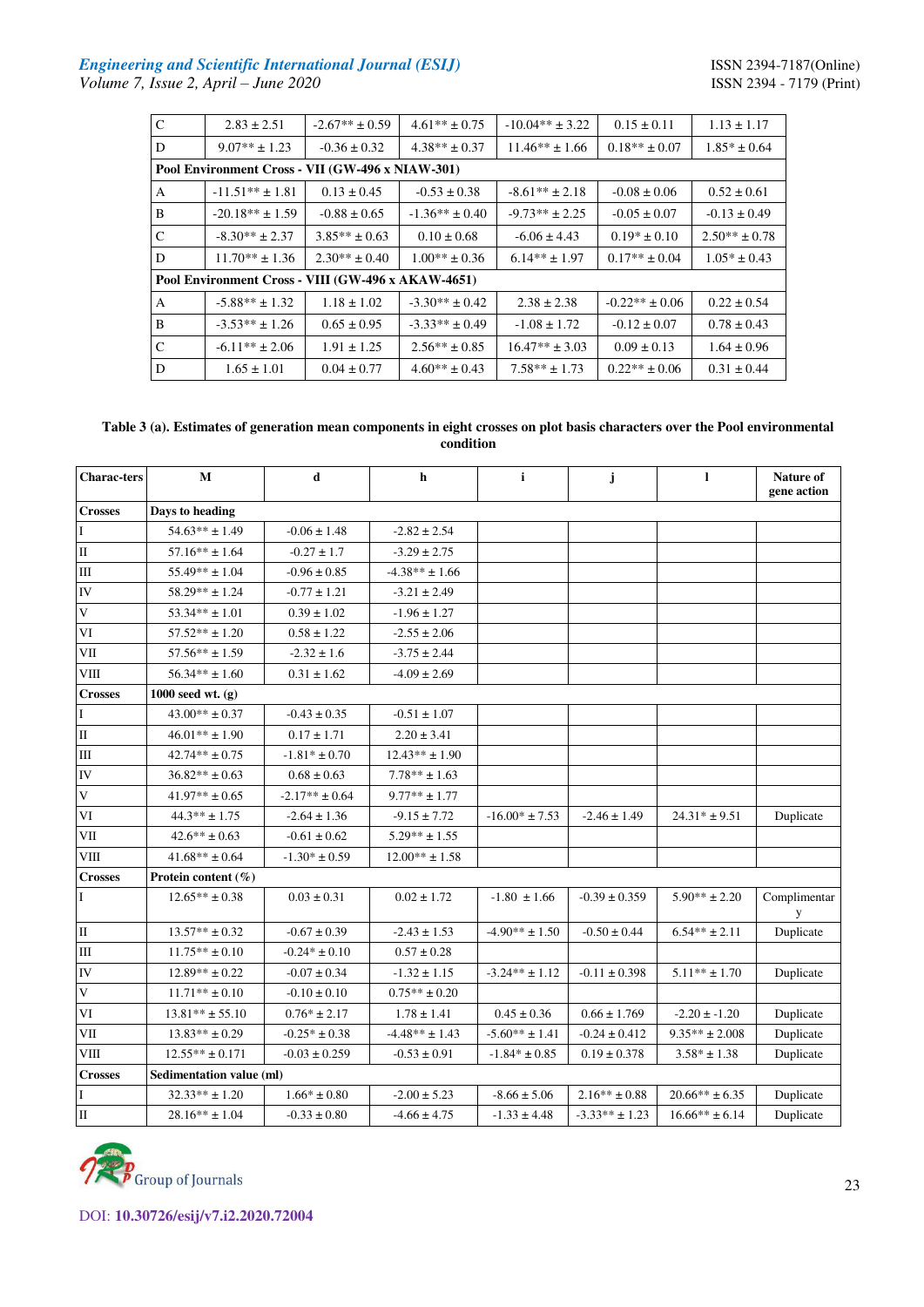# *Engineering and Scientific International Journal (ESIJ) ISSN 2394-7187(Online) ISSN 2394-7187(Online) Volume 7, Issue 2, April – June 2020 Volume 7, Issue 2, April – June 2020*

| $\rm III$      | $30.60** \pm 0.84$  | $0.16 \pm 0.60$    | $-1.33 \pm 3.89$   | $-2.33 \pm -0.65$   |                    | $10.00 \pm 1.94$    | Duplicate         |
|----------------|---------------------|--------------------|--------------------|---------------------|--------------------|---------------------|-------------------|
| ${\rm IV}$     | $37.50** \pm 0.88$  | $1.33 \pm 1.33$    | $-7.167 \pm 4.57$  | $-8.66 \pm 4.43$    | $1.50 \pm 1.668$   | $24.33** \pm 6.787$ | Duplicate         |
| V              | $31.85** \pm 0.7$   | $-2.18** \pm 0.72$ | $3.16** \pm 1.00$  |                     |                    |                     |                   |
| VI             | $35.05** \pm 0.59$  | $4.39** \pm 0.54$  | $1.80 \pm 1.20$    |                     |                    |                     |                   |
| VІІ            | $37.50** \pm 0.61$  | $8.00** \pm 2.59$  | $-13.00* \pm 5.84$ | $-19.33** \pm 5.75$ | $5.66* \pm 2.663$  | $32.66** \pm 10.87$ | Duplicate         |
| VIII           | $30.98** \pm 0.57$  | $-1.41* \pm 0.57$  | $4.75** \pm 1.22$  |                     |                    |                     |                   |
| <b>Crosses</b> | Beta carotene (ppm) |                    |                    |                     |                    |                     |                   |
| I              | $4.62** \pm 0.23$   | $0.86 \pm 0.45$    | $-2.20 \pm 1.34$   | $5.06 \pm 2.14$     | $-3.92* \pm 1.31$  | $0.54** \pm 0.48$   | Duplicate         |
| $\mathbf{I}$   | $5.06** \pm 0.27$   | $-0.03 \pm 0.87$   | $-0.40 \pm 2.07$   | $0.17 \pm 3.70$     | $-1.78 \pm 2.05$   | $-0.26 \pm 0.90$    | Complimentar<br>у |
| $\mathbf{m}$   | $5.57** \pm 0.26$   | $0.67 \pm 0.39$    | $-2.32 \pm 1.33$   | $5.86 \pm 1.97$     | $-4.13** \pm 1.30$ | $0.61** \pm 0.45$   | Duplicate         |
| ${\rm IV}$     | $5.63** \pm 0.40$   | $0.62 \pm 0.58$    | $-4.58* \pm 2.00$  | $6.36* \pm 2.89$    | $-5.53** \pm 1.98$ | $0.53 \pm 0.64$     | Duplicate         |
| V              | $4.34** \pm 0.19$   | $-0.02 \pm 0.19$   | $1.19 \pm 0.26$    |                     |                    |                     |                   |
| VI             | $3.99** \pm 0.19$   | $-0.37 \pm 0.19$   | $1.02** \pm 0.37$  |                     |                    |                     |                   |
| VII            | $5.76** \pm 0.22$   | $-0.72 \pm 0.41$   | $-3.54** \pm 1.27$ | $8.04** \pm 2.01$   | $-5.52** \pm 1.23$ | $0.24 \pm 0.44$     | Duplicate         |
| VIII           | $4.45** \pm 0.15$   | $-0.05 \pm 0.14$   | $1.56** \pm 0.34$  |                     |                    |                     |                   |

# **Table 3(b). Estimates of generation mean components in eight crosses on plant basis characters over the Pool environmental condition**

| <b>Charac-ters</b>               | $\mathbf{M}$                | $\mathbf{D}$              | $\mathbf h$          | $\mathbf{i}$        | j                  | 1                  | Nature of gene<br>action |
|----------------------------------|-----------------------------|---------------------------|----------------------|---------------------|--------------------|--------------------|--------------------------|
| <b>Crosses</b>                   | Plant height (cm)           |                           |                      |                     |                    |                    |                          |
| $\mathbf{I}$                     | $87.34** \pm 0.58$          | $-1.78 \pm 1.19$          | $-20.12** \pm 3.44$  | $-23.67** \pm 3.34$ | $-0.95 \pm 1.33$   | $32.01** \pm 5.56$ | Duplicate                |
| $\rm II$                         | $89.98** \pm 0.47$          | $0.91 \pm 0.88$           | $-10.15** \pm 2.70$  | $-15.72** \pm 2.60$ | $-3.31 \pm 1.07$   | $27.55** \pm 4.51$ | Duplicate                |
| $\rm III$                        | $88.96** \pm 0.80$          | $0.23 \pm 1.35$           | $-24.67** \pm 4.31$  | $-35.33** + 4.19$   | $0.07 \pm 1.446$   | $56.41** \pm 6.62$ | Duplicate                |
| IV                               | $88.27** \pm 0.68$          | $-3.31** \pm 1.04$        | $-12.12** \pm 3.59$  | $-18.58** \pm 3.44$ | $-2.81** \pm 1.29$ | $17.62** \pm 5.43$ | Duplicate                |
| $\mathbf V$                      | $80.80** \pm 0.63$          | $-1.30 \pm 0.74$          | $-14.04** \pm 3.09$  | $-16.52** \pm 2.93$ | $2.27 \pm 0.89$    | $25.53** \pm 4.36$ | Duplicate                |
| VI                               | $85.42** \pm 0.50$          | $-5.35** \pm 0.71$        | $-14.65*** \pm 2.56$ | $-18.14** \pm 2.45$ | $1.54 \pm 0.85$    | $33.46** \pm 3.79$ | Duplicate                |
| VII                              | $85.23** \pm 0.45$          | $0.50 \pm 1.01$           | $-20.38** \pm 2.82$  | $-23.40** \pm 2.71$ | $4.33 \pm 1.12$    | $55.10** \pm 4.70$ | Duplicate                |
| <b>VIII</b>                      | $80.56** \pm 0.36$          | $-0.81 \pm 0.70$          | $1.20 \pm 2.15$      | $-3.30 \pm 2.02$    | $-1.17 \pm 0.80$   | $12.71** \pm 3.49$ | Complimentary            |
| <b>Crosses</b>                   | No. of tillers per plant    |                           |                      |                     |                    |                    |                          |
| $\mathbf I$                      | $9.63** \pm 0.20$           | $-0.55 \pm 0.53$          | $-5.01** \pm 1.40$   | $-7.83** \pm 1.35$  | $-0.15 \pm 0.59$   | $14.10** \pm 2.42$ | Duplicate                |
| $\rm II$                         | $6.17** \pm 0.12$           | $0.33 \pm 0.13$           | $2.50** \pm 0.22$    |                     |                    |                    |                          |
| $\mathop{\mathrm{III}}\nolimits$ | $7.44** \pm 0.13$           | $-0.10 \pm 0.31$          | $0.04 \pm 0.85$      | $-2.11* \pm 0.83$   | $-0.04 \pm 0.35$   | $4.92** \pm 1.43$  | Duplicate                |
| IV                               | $7.93** \pm 0.15$           | $0.51 \pm 0.34$           | $0.64 \pm 0.98$      | $-2.45** \pm 0.91$  | $1.08 \pm 0.37$    | $1.42** \pm 1.66$  | Complimentary            |
| $\mathbf V$                      | $7.64** \pm 0.14$           | $-0.36 \pm 0.36$          | $0.57 \pm 0.98$      | $-2.11** \pm 0.93$  | $0.31 \pm 0.39$    | $3.07 \pm 1.70$    | Complimentary            |
| VI                               | $5.98** \pm 0.11$           | $1.03\!\ast\!\ast\pm0.21$ | $2.66** \pm 0.66$    | $0.71 \pm 0.63$     | $0.48** \pm 0.24$  | $1.25 \pm 1.04$    | Complimentary            |
| VII                              | $7.86** \pm 0.10$           | $-0.20 \pm 0.34$          | $-2.34** \pm 0.83$   | $-4.60** \pm 0.80$  | $0.50 \pm 0.37$    | $5.35** \pm 1.49$  | Complimentary            |
| <b>VIII</b>                      | $7.07** \pm 0.20$           | $0.31 \pm 0.20$           | $2.03** \pm 0.39$    |                     |                    |                    |                          |
| <b>Crosses</b>                   | No. of spikeletes per spike |                           |                      |                     |                    |                    |                          |
| $\mathbf{I}$                     | $19.04** \pm 0.11$          | $-0.76** \pm 0.23$        | $-1.27 \pm 0.86$     | $-2.64** \pm 0.65$  | $-0.53 \pm 0.59$   | $5.04** \pm 1.54$  | Duplicate                |
| $\rm II$                         | $19.81** \pm 0.13$          | $0.26 \pm 0.20$           | $-2.33** \pm 0.71$   | $-4.33** \pm 0.65$  | $0.03 \pm 0.26$    | $5.93** \pm 1.10$  | Duplicate                |
| Ш                                | $20.33** \pm 0.14$          | $-0.26 \pm 0.27$          | $-1.83* \pm 0.86$    | $-5.33** \pm 0.80$  | $0.10 \pm 0.32$    | $9.00** \pm 1.38$  | Duplicate                |
| IV                               | $19.25** \pm 0.13$          | $-0.36 \pm 0.27$          | $1.89** \pm 0.84$    | $0.77 \pm 0.78$     | $0.58 \pm 0.32$    | $1.98 \pm 1.37$    | Complimentary            |
| $\mathbf V$                      | $19.77** \pm 0.22$          | $0.16 \pm 0.31$           | $-4.16** \pm 1.12$   | $-5.44** \pm 1.08$  | $0.11\pm0.36$      | $10.01** \pm 1.65$ | Duplicate                |
| VI                               | $20.27** \pm 0.14$          | $-0.36 \pm 0.22$          | $-5.69** \pm 0.76$   | $-8.78** \pm 0.72$  | $-0.05 \pm 0.25$   | $12.94** \pm 1.18$ | Duplicate                |
| ${\rm VII}$                      | $18.73** \pm 0.13$          | $0.46* \pm 0.23$          | $-0.88 \pm 0.74$     | $-2.00* \pm 0.71$   | $0.41\pm0.25$      | $3.90** \pm 1.14$  | Duplicate                |
| <b>VIII</b>                      | $19.51** \pm 0.17$          | $-0.23 \pm 0.26$          | $-6.61** \pm 0.9$    | $-9.20** \pm 0.86$  | $0.01 \pm 0.28$    | $15.83** \pm 1.35$ | Duplicate                |
| <b>Crosses</b>                   | No. grains per earhead      |                           |                      |                     |                    |                    |                          |
| $\mathbf{I}$                     | $49.86** \pm 0.58$          | $0.13 \pm 1.19$           | $-7.93 \pm 3.57$     | $-16.80** \pm 3.34$ | $3.51 \pm 1.45$    | $48.13** \pm 5.89$ | Duplicate                |
| $\rm II$                         | $58.35** \pm 0.65$          | $-2.68 \pm 1.35$          | $-12.10** \pm 3.94$  | $-23.43** \pm 3.75$ | $-4.79 \pm 1.45$   | $26.21** \pm 6.48$ | Duplicate                |
| $\rm III$                        | $62.15** \pm 0.61$          | $-0.35 \pm 1.38$          | $-23.00** \pm 3.9$   | $-36.12** \pm 3.70$ | $-0.05 \pm 1.55$   | $40.32** \pm 6.59$ | Duplicate                |
| IV                               | $60.11** \pm 0.65$          | $-1.35 \pm 1.62$          | $-5.68 \pm 4.35$     | $-14.96** \pm 4.16$ | $-1.01 \pm 1.70$   | $23.16** + 7.44$   | Duplicate                |
| $\mathbf V$                      | $57.5*** \pm 0.77$          | $-0.76 \pm 1.32$          | $-16.08** \pm 4.41$  | $-19.60** \pm 4.08$ | $0.58 \pm 1.52$    | $18.03** \pm 6.99$ | Duplicate                |